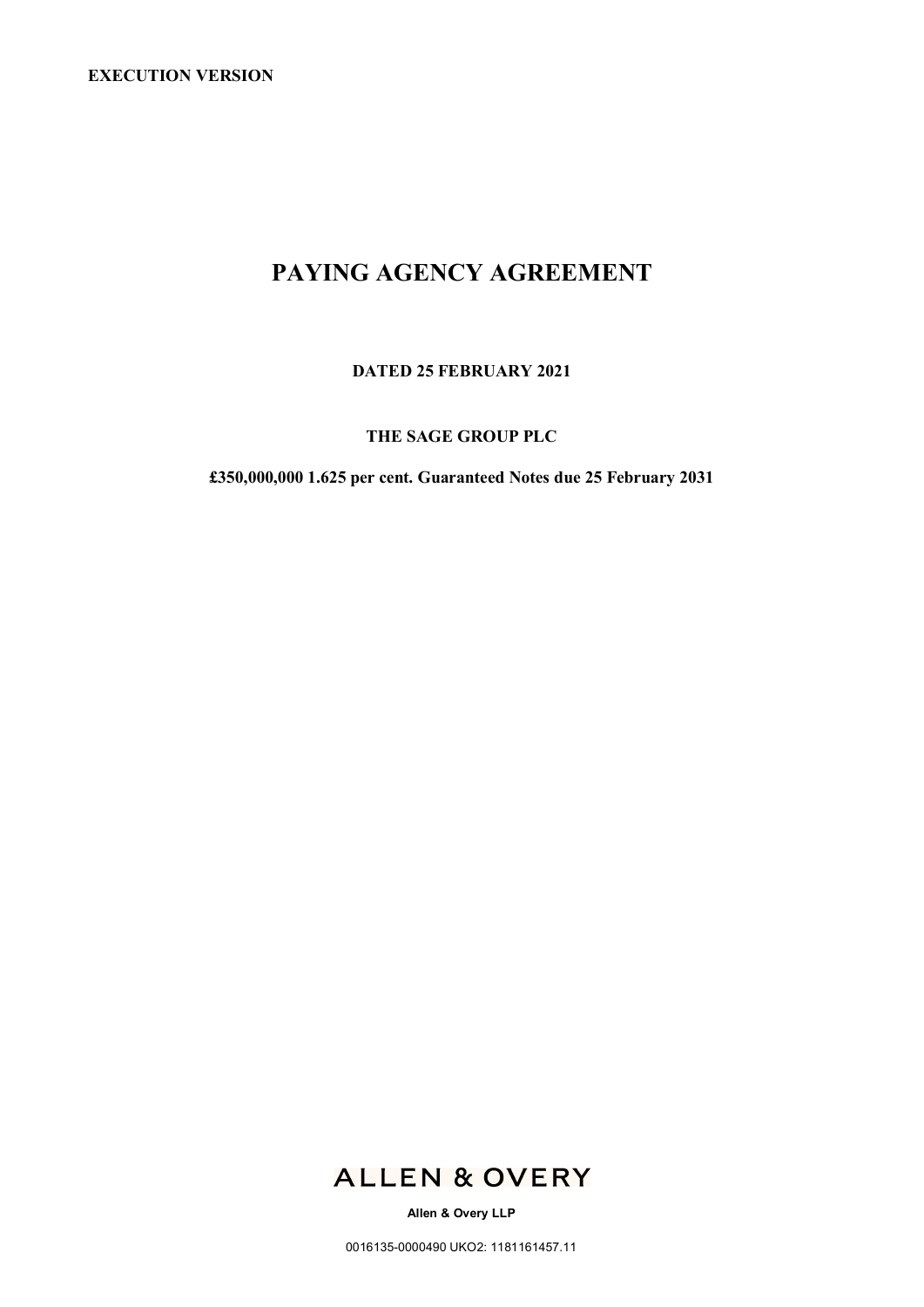# **CONTENTS**

# **Clause**

| 1.             |                                                                                                |  |  |  |  |
|----------------|------------------------------------------------------------------------------------------------|--|--|--|--|
| 2.             |                                                                                                |  |  |  |  |
| 3 <sub>1</sub> |                                                                                                |  |  |  |  |
| 4.             |                                                                                                |  |  |  |  |
| 5.             |                                                                                                |  |  |  |  |
| 6.             |                                                                                                |  |  |  |  |
| 7.             |                                                                                                |  |  |  |  |
| 8.             |                                                                                                |  |  |  |  |
| 9.             |                                                                                                |  |  |  |  |
| 10.            | Duties of the Principal Paying Agent in connection with Optional Redemption and Redemption for |  |  |  |  |
|                |                                                                                                |  |  |  |  |
| 11.            |                                                                                                |  |  |  |  |
| 12.            |                                                                                                |  |  |  |  |
| 13.            |                                                                                                |  |  |  |  |
| 14.            |                                                                                                |  |  |  |  |
| 15.            |                                                                                                |  |  |  |  |
| 16.            |                                                                                                |  |  |  |  |
| 17.            |                                                                                                |  |  |  |  |
| 18.            |                                                                                                |  |  |  |  |
| 19.            |                                                                                                |  |  |  |  |
| 20.            |                                                                                                |  |  |  |  |
| 21.            |                                                                                                |  |  |  |  |
| 22.            |                                                                                                |  |  |  |  |
| 23.            |                                                                                                |  |  |  |  |
| 24.            |                                                                                                |  |  |  |  |
| 25.            |                                                                                                |  |  |  |  |
| 26.            |                                                                                                |  |  |  |  |
| 27.            |                                                                                                |  |  |  |  |
| 28.            |                                                                                                |  |  |  |  |
|                |                                                                                                |  |  |  |  |
|                |                                                                                                |  |  |  |  |

# **Schedule**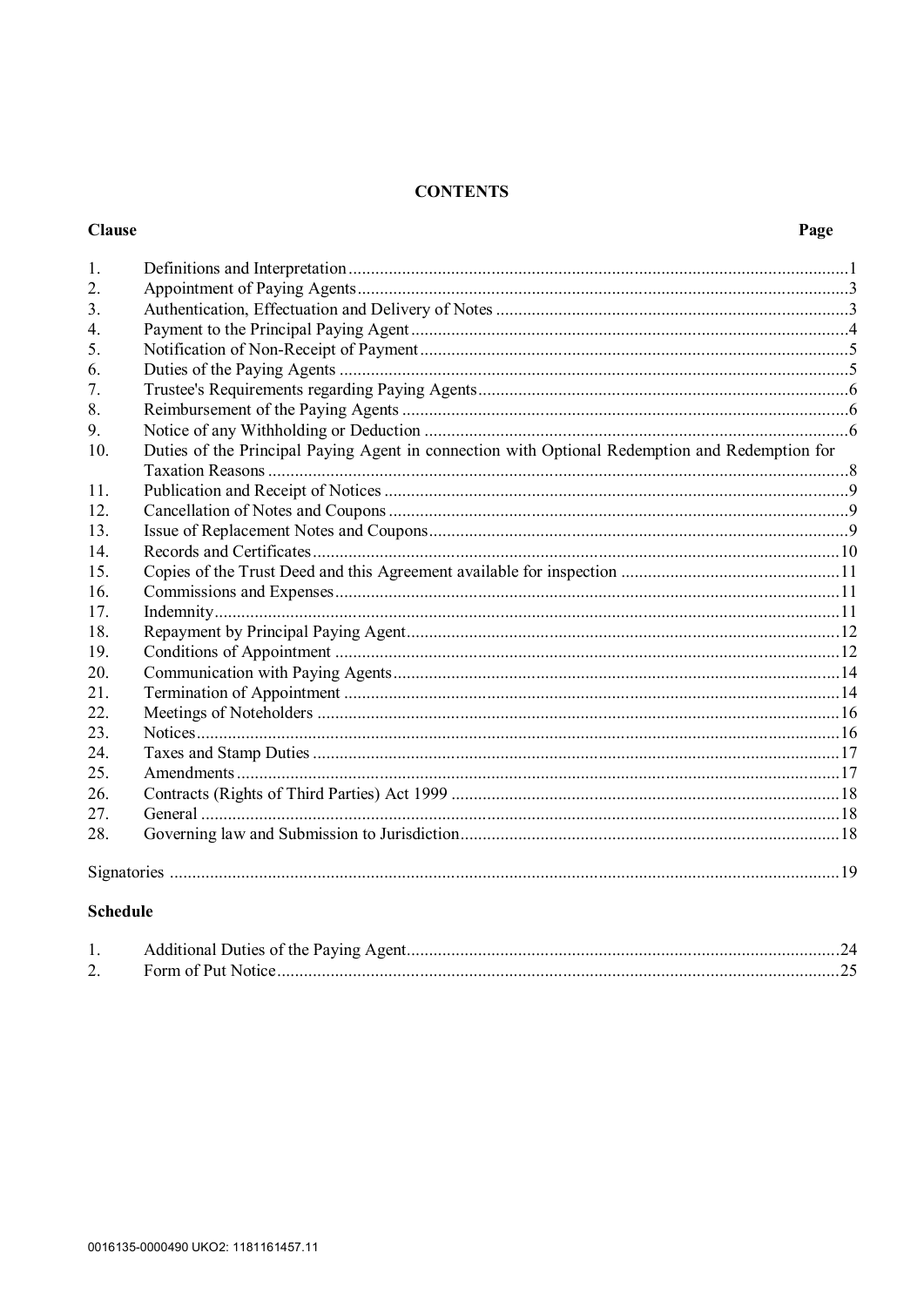# **THIS AGREEMENT** is dated 25 February 2021 and made

# **AMONG:**

- (1) **THE SAGE GROUP PLC** (the **Issuer**);
- (2) **SAGE TREASURY COMPANY LIMITED** (the **Guarantor**);
- (3) **HSBC CORPORATE TRUSTEE COMPANY (UK) LIMITED** (the **Trustee**, which expression includes any further or other and includes any trustee or trustees appointed under the Trust Deed (as defined below));
- (4) **HSBC BANK PLC** in its capacity as principal paying agent (in such capacity the **Principal Paying Agent**, which expression shall include any successor principal paying agent appointed under clause 21); and
- (5) **BANQUE INTERNATIONALE À LUXEMBOURG, SOCIÉTÉ ANONYME** in its capacity as paying agent (together with the Principal Paying Agent and any further or other paying agents appointed from time to time in respect of the Notes, the **Paying Agents** and each a **Paying Agent**).

#### **WHEREAS:**

- (A) The Issuer has agreed to issue £350,000,000 1.625 per cent. Guaranteed Notes due 25 February 2031 (the **Notes** which expression shall include, unless the context otherwise requires, any further Notes issued pursuant to Condition 17 (*Further Issues*) and forming a single series with the Notes).
- (B) The Notes are to be constituted by a Trust Deed (the **Trust Deed**) dated 25 February 2021 between the Issuer, the Guarantor and the Trustee.
- (C) The Notes will be issued in bearer form in the denominations of £100,000 and integral multiples of £1,000 in excess thereof up to and including £199,000 each with interest coupons (**Coupons**) attached. The Notes are not, at the date of issue, intended to be held in a manner which would allow Eurosystem eligibility.
- (D) The Notes will initially be represented by a temporary Global Note (the **Temporary Global Note**) in or substantially in the form set out in the First Schedule to the Trust Deed which will be exchanged in accordance with its terms for a permanent Global Note (the **Permanent Global Note** and, together with the Temporary Global Note, the **Global Notes**) in or substantially in the form also set out in the First Schedule to the Trust Deed.
- (E) The definitive Notes and Coupons will be in or substantially in the respective forms set out in Part I of the Second Schedule to the Trust Deed. The Conditions of the Notes (the **Conditions**) will be in or substantially in the form set out in Part II of the Second Schedule to the Trust Deed.
- (F) Payments in respect of the Notes will be unconditionally and irrevocably guaranteed by the Guarantor.

# **IT IS AGREED** as follows:

# **1. DEFINITIONS AND INTERPRETATION**

1.1 In this Agreement:

**Applicable Law** means any law or regulation;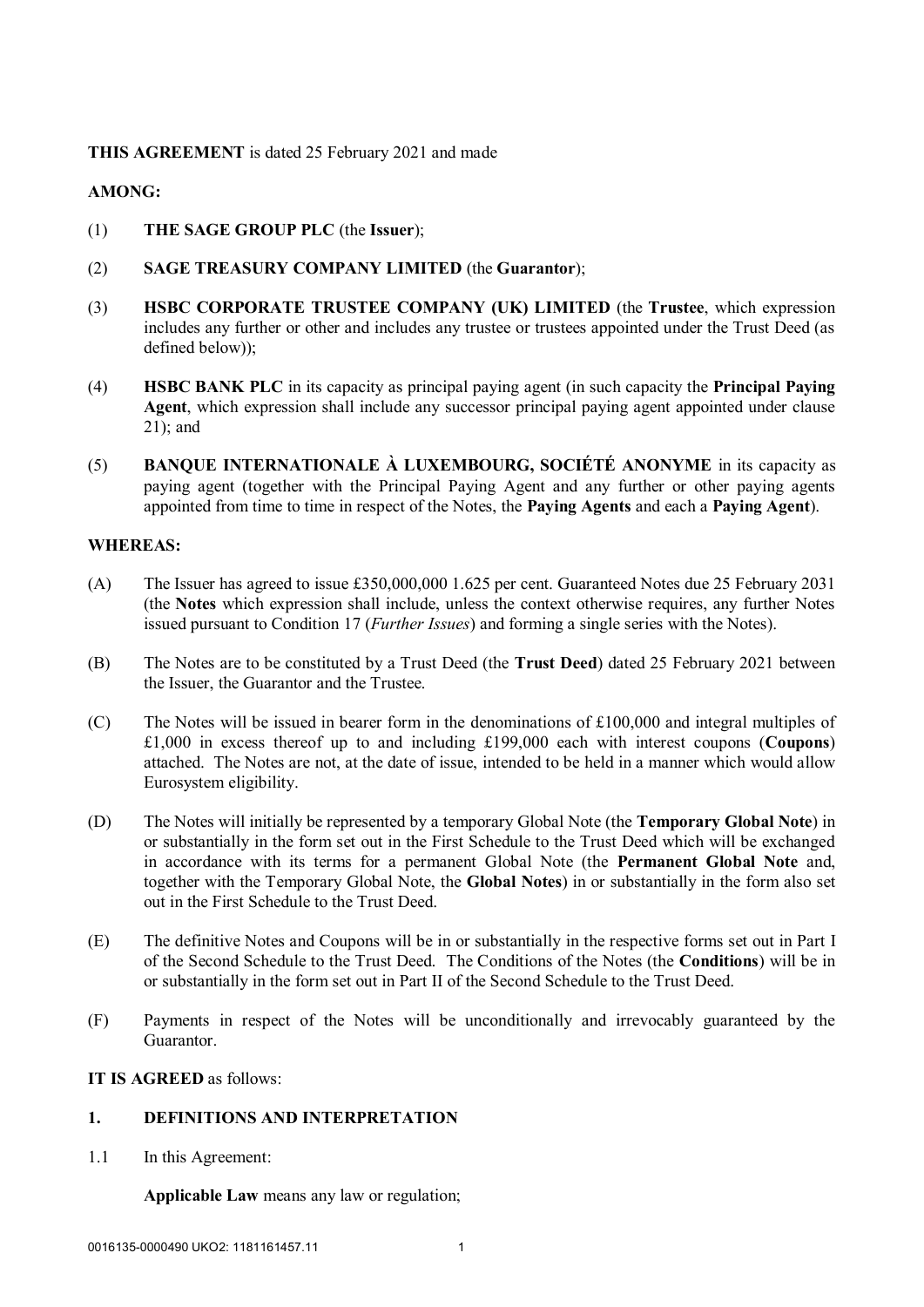**Authority** means any competent regulatory, prosecuting, Tax or government authority in any jurisdiction;

**Clearstream, Luxembourg** means Clearstream Banking S.A.;

**Code** means the US Internal Revenue Code of 1986, as amended;

**Euroclear** means Euroclear Bank SA/NV;

**FATCA Withholding** means any withholding or deduction required pursuant to an agreement described in section 1471(b) of the Code, or otherwise imposed pursuant to sections 1471 through 1474 of the Code, any regulations or agreements thereunder, any official interpretations thereof, or any law implementing an intergovernmental approach thereto;

**Put Notice** means a notice substantially in the form set out in Schedule 2;

**specified office** of any Paying Agent means the office specified in clause 23 or such other specified office as may from time to time be duly notified pursuant to that clause; and

**Tax** means any present or future taxes, duties, assessments or governmental charges of whatever nature imposed, levied, collected, withheld or assessed by or on behalf of any Authority having power to tax.

- 1.2 Words and expressions defined in the Conditions and in the Trust Deed and not otherwise defined in this Agreement shall have the same meanings when used in this Agreement.
- 1.3 In this Agreement, unless the contrary intention appears, a reference to:
	- (a) an amendment includes a supplement, restatement or novation and amended is to be construed accordingly;
	- (b) a person includes (i) any individual, company, unincorporated association, government, state agency, international organisation or other entity and (ii) its successors and assigns;
	- (c) a provision of law is a reference to that provision as extended, amended or re-enacted;
	- (d) the **records** of Euroclear and Clearstream, Luxembourg shall be the records that each of Euroclear and Clearstream, Luxembourg holds for its customers which reflect the amount of such customer's interest in the Notes:
	- (e) a clause or schedule is a reference to a clause of, or a schedule to, this Agreement;
	- (f) a document or any provision of a document is a reference to that document or provision as amended from time to time; and
	- (g) a time of day is a reference to London time.
- 1.4 The headings in this Agreement do not affect its interpretation.
- 1.5 In this Agreement:
	- (a) words denoting the singular shall include the plural and *vice versa*;
	- (b) words denoting one gender only shall include the other gender; and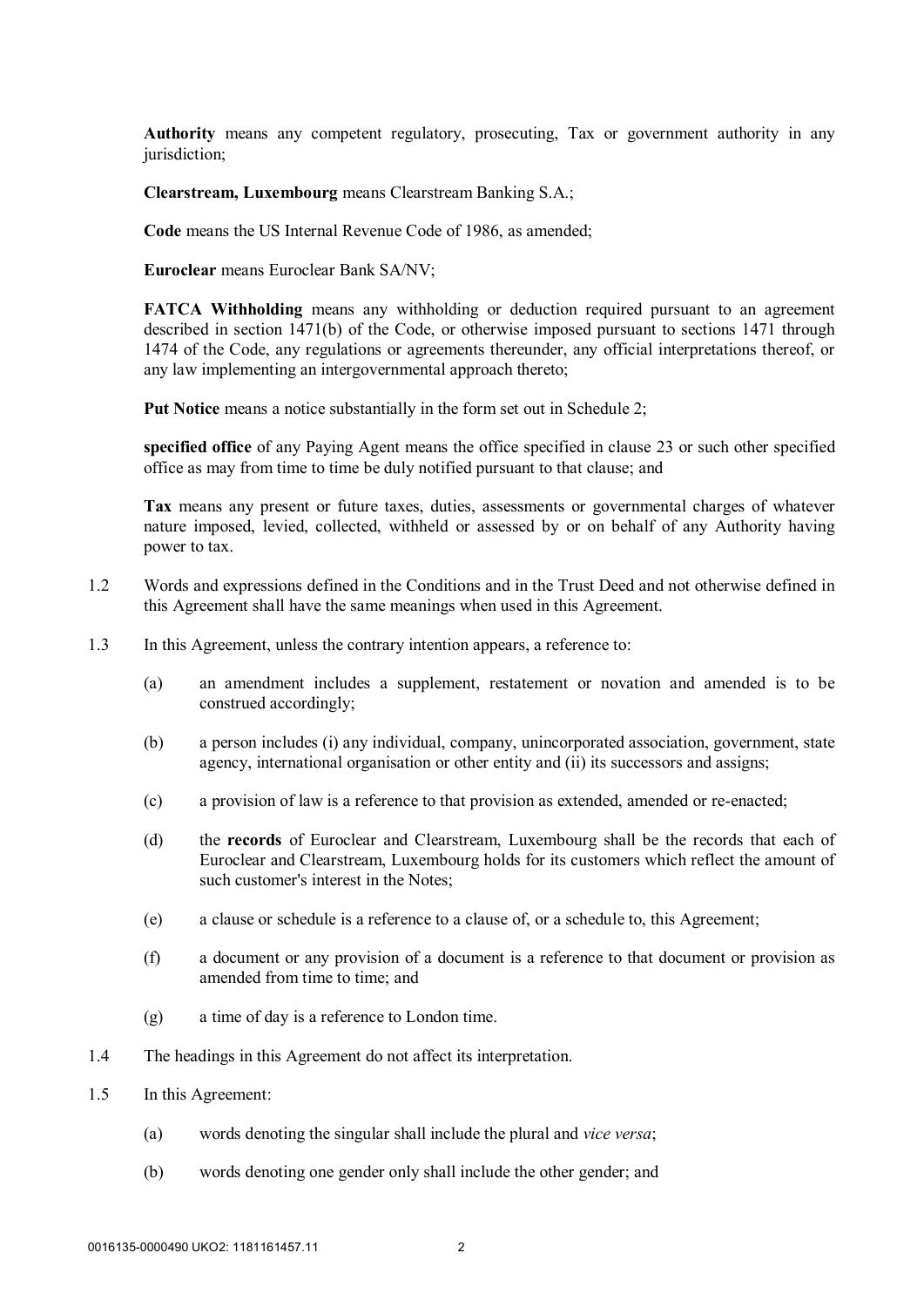- (c) words denoting persons only shall include firms and corporations and *vice versa*.
- 1.6 References in this Agreement to principal, premium and/or interest shall include any additional amounts payable pursuant to Condition 8 (*Taxation*).
- 1.7 All references in this Agreement to Euroclear and/or Clearstream, Luxembourg shall, wherever the context so admits, be deemed to include references to any additional or alternative clearing system in which the relevant Notes are from time to time accepted for clearance.

#### **2. APPOINTMENT OF PAYING AGENTS**

- 2.1 The Issuer and the Guarantor and, for the purposes of clause 7 only, the Trustee hereby appoint, on the terms and subject to the conditions of this Agreement:
	- (a) HSBC Bank plc as principal paying agent; and
	- (b) Banque Internationale à Luxembourg, société anonyme as paying agent,

in each case acting at its specified office.

- 2.2 Each Paying Agent accepts its appointment, and agrees to act, as agent of the Issuer and the Guarantor in relation to the Notes and agrees to comply with the terms of this Agreement. Each Paying Agent further agrees to perform the duties specified for it in the Conditions. The obligations of the Paying Agents are several and not joint.
- 2.3 The Principal Paying Agent undertakes to the Issuer that it will, in connection with the issue of the Notes, perform the duties which are stated to be performed by it in Schedule 1. Each of the Paying Agents (other than the Principal Paying Agent) agrees that if any information that is required by the Principal Paying Agent to perform the duties set out in Schedule 1 becomes known to it, it will promptly provide such information to the Principal Paying Agent.
- 2.4 The Issuer hereby authorises and instructs the Principal Paying Agent to elect itself (the Principal Paying Agent) as the initial common safekeeper.

# **3. AUTHENTICATION, EFFECTUATION AND DELIVERY OF NOTES**

- 3.1 The Issuer authorises and instructs the Principal Paying Agent to (i) authenticate the Global Notes and any definitive Notes delivered pursuant to clause 3.4, (ii) transmit such Global Notes electronically to the common safekeeper and to give effectuation instructions in respect of the Global Notes following its authentication thereof and (iii) instruct Euroclear and Clearstream, Luxembourg to make the appropriate entries in their records to reflect the initial outstanding aggregate principal amount of the Notes. The Issuer further authorises and instructs the Principal Paying Agent to destroy each Global Note retained by it following its receipt of confirmation from the common safekeeper that the relevant Global Note has been effectuated.
- 3.2 The Issuer authorises and instructs the Principal Paying Agent to (i) cause interests in the Temporary Global Note to be exchanged for interests in the Permanent Global Note and interests in a Global Note to be exchanged for definitive Notes in accordance with their respective terms and (ii) instruct Euroclear and Clearstream, Luxembourg to make appropriate entries in their records to reflect such exchanges. Following the exchange of the last interest in a Global Note, the Principal Paying Agent shall cause such Global Note to be cancelled and destroyed.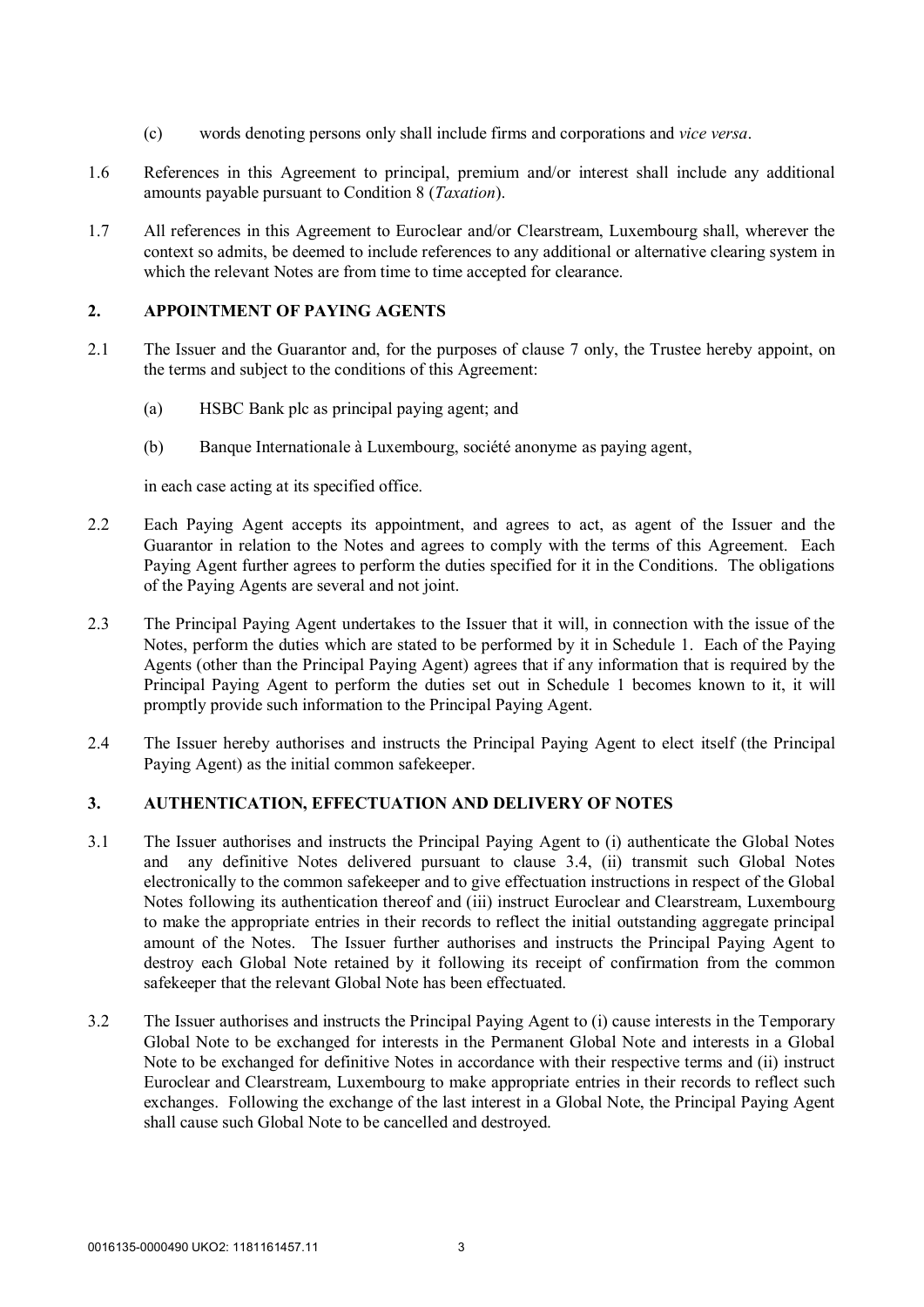- 3.3 The Issuer undertakes that the Permanent Global Note (duly executed on behalf of the Issuer) will be available to be exchanged for interests in the Temporary Global Note in accordance with the terms of the Temporary Global Note.
- 3.4 If a Global Note is to be exchanged in accordance with its terms for definitive Notes, the Issuer undertakes that it will deliver to, or to the order of, the Principal Paying Agent, as soon as reasonably practicable and in any event not later than 15 days before the relevant exchange is due to take place, definitive Notes (with Coupons attached) in an aggregate principal amount of £350,000,000 or such lesser amount as is the principal amount of Notes represented by the Global Note to be issued in exchange for the Global Note. Each definitive Note and Coupon so delivered shall be duly executed on behalf of the Issuer.
- 3.5 The Principal Paying Agent shall cause all Notes delivered to and held by it under this Agreement to be maintained in safe keeping and shall ensure that interests in the Temporary Global Note are only exchanged for interests in the Permanent Global Note in accordance with the terms of the Temporary Global Note and this Agreement and that the definitive Notes are issued only in accordance with the terms of a Global Note, the Trust Deed and this Agreement.
- 3.6 So long as any of the Notes is outstanding the Principal Paying Agent shall, within seven days of any request by the Issuer or the Trustee certify to the Issuer or the Trustee the number of definitive Notes held by it under this Agreement.

# **4. PAYMENT TO THE PRINCIPAL PAYING AGENT**

- 4.1 The Issuer or, failing the Issuer, the Guarantor shall, by no later than 10.00 a.m. (London time) on the day on which any payment of principal, premium or interest in respect of any of the Notes becomes due under the Conditions, transfer to an account specified by the Principal Paying Agent such amount of Pounds Sterling as shall be sufficient for the purposes of the payment of principal, premium and/or interest in immediately available funds.
- 4.2 The Issuer or, as the case may be, the Guarantor shall ensure that, before 10.00 a.m. (London time) on the second Business Day immediately prior to each day on which any payment is to be made to the Principal Paying Agent under clause 4.1, the Principal Paying Agent shall receive a copy of an irrevocable payment instruction to the bank through which the payment is to be made. For the purposes of this clause 4.2, **Business Day** means a day on which commercial banks and foreign exchange markets settle payments and are open for general business in London.
- 4.3 Subject to payment being duly made as provided in clause 4.1, the Principal Paying Agent or the relevant Paying Agent shall pay or cause to be paid all amounts due in respect of the Notes on behalf of the Issuer in the manner provided in the Conditions. If any payment provided for in clause 4.1 is made late but otherwise in accordance with the provisions of this Agreement, the Principal Paying Agent and each Paying Agent shall nevertheless make payments in respect of the Notes as aforesaid following receipt by it of such payment.
- 4.4 If for any reason the Principal Paying Agent considers in its sole discretion that the amounts to be received by the Principal Paying Agent pursuant to clause 4.1 will be, or the amounts actually received by it pursuant thereto are, insufficient to satisfy all claims in respect of all payments then falling due in respect of the Notes, the Principal Paying Agent shall then forthwith notify the Issuer and the Guarantor of such insufficiency and, until such time as the Principal Paying Agent has received the full amount of all such payments, neither the Principal Paying Agent nor any Paying Agent shall be obliged to pay any such claims.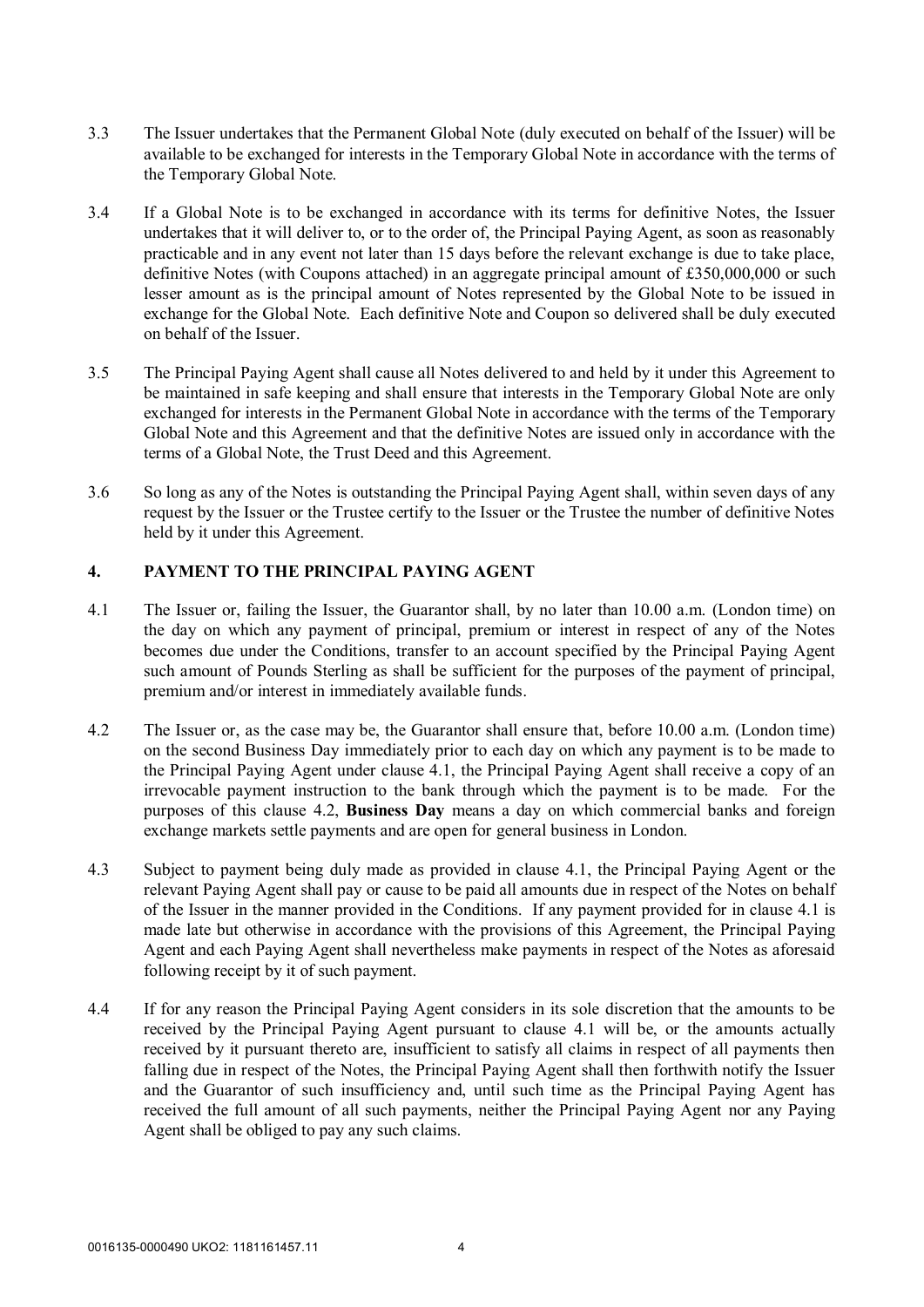4.5 For the avoidance of doubt, the Paying Agents shall not have any obligation to make any payment of principal, premium or interest in respect of the Notes to the Noteholders until the Principal Paying Agent has been put in funds by the Issuer.

# **5. NOTIFICATION OF NON-RECEIPT OF PAYMENT**

The Principal Paying Agent shall notify each of the other Paying Agents, the Issuer, the Guarantor and the Trustee forthwith:

- (a) if it has not by the relevant date specified in clause 4.1 received unconditionally the full amount in Pounds Sterling required for the payment; and
- (b) if it receives unconditionally the full amount of any sum payable in respect of the Notes or Coupons after such date.

The Principal Paying Agent shall, at the request and expense of the Issuer or the Guarantor, forthwith upon receipt of any amount as described in paragraph 5(b), cause notice of that receipt to be published under Condition 13 (*Notices*).

# **6. DUTIES OF THE PAYING AGENTS**

- 6.1 Subject to the payments to the Principal Paying Agent provided for in clause 4 being duly made and subject to the provisions of clause 7, the Paying Agents shall act as paying agents of the Issuer and/or the Guarantor in respect of the Notes and shall pay or cause to be paid on behalf of the Issuer and/or the Guarantor, on and after each date on which any payment becomes due and payable, any principal, premium (if any) or interest then payable under the Conditions and this Agreement.
- 6.2 If default is made by the Issuer and the Guarantor in respect of any payment, then unless and until the full amount of the relevant payment has been made in accordance with the terms of this Agreement (except as to the time of making the same) or other arrangements satisfactory to the Principal Paying Agent have been made, no Paying Agent shall be bound to act as paying agent.
- 6.3 Without prejudice to clauses 6.1 and 6.2, if the Principal Paying Agent pays any amounts to the holders of Notes or Coupons or to any other Paying Agent at a time when it has not received payment in full in respect of the Notes in accordance with clause 4.1 (the excess of the amounts so paid over the amounts so received being the **Shortfall**), the Issuer (failing which the Guarantor) will, in addition to paying amounts due under clause 4.1, pay to the Principal Paying Agent on demand interest (at a rate which represents the Principal Paying Agent's cost of funding the Shortfall) on the Shortfall (or the unreimbursed portion thereof) until the receipt in full by the Principal Paying Agent of the Shortfall.
- 6.4 Whilst any Notes are represented by a Global Note, all payments due in respect of the Notes shall be made to, or to the order of, the holder of the Global Note, subject to and in accordance with the provisions of the Global Note. On the occasion of each payment, the Principal Paying Agent shall instruct Euroclear and Clearstream, Luxembourg to make the appropriate entries in their records to reflect such payment.
- 6.5 If on presentation of a Note or Coupon the amount payable in respect of the Note or Coupon is not paid in full (otherwise than as a result of withholding or deduction for or on account of any Taxes as permitted by the Conditions) the Principal Paying Agent shall instruct Euroclear and Clearstream, Luxembourg to make appropriate entries in their records to reflect such shortfall in payment.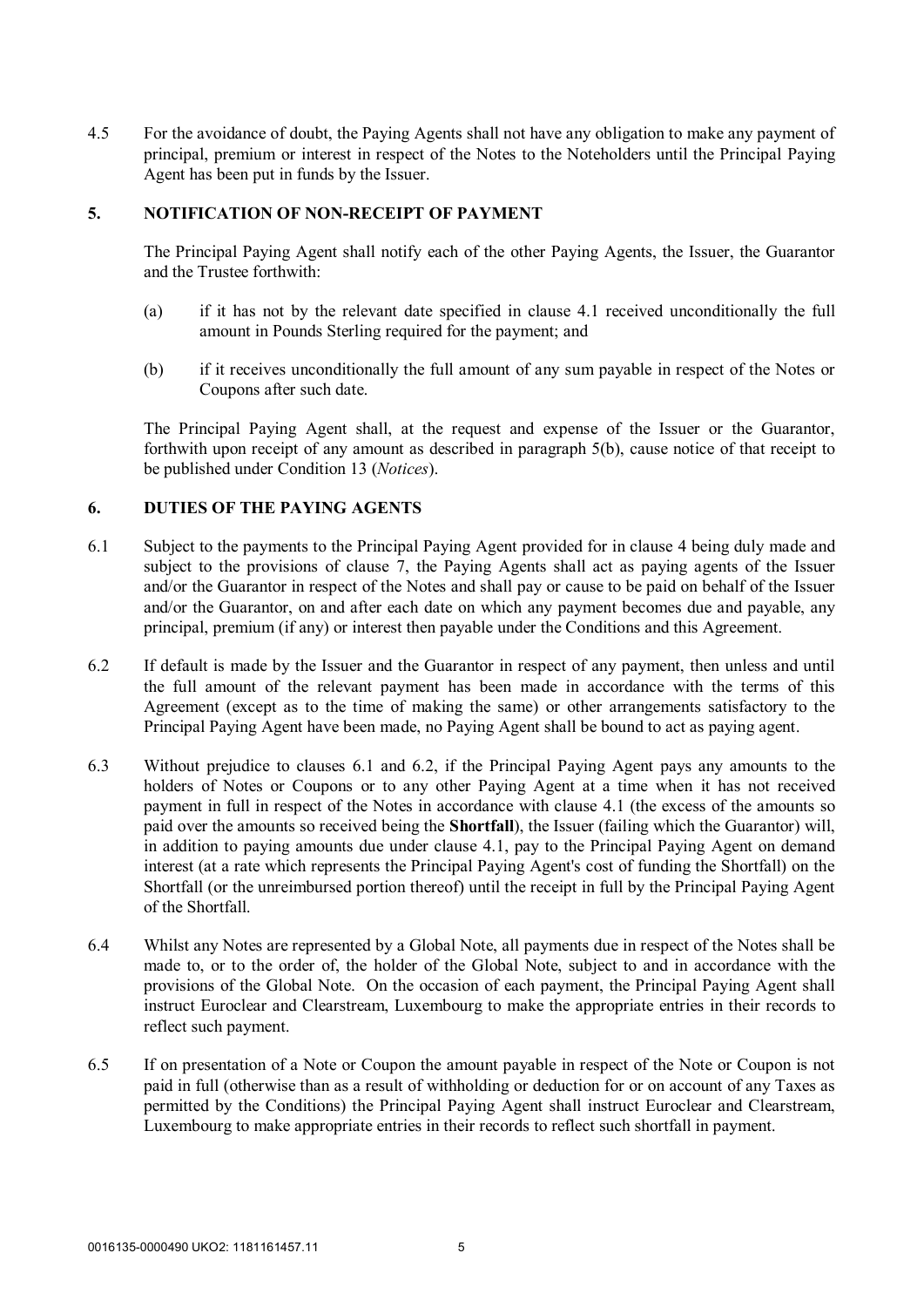# **7. TRUSTEE'S REQUIREMENTS REGARDING PAYING AGENTS**

At any time after an Event of Default or a Potential Event of Default has occurred or if there is failure to make payment of any amount in respect of any Note when due or the Trustee shall have received any money which it proposes to pay under clause 10 of the Trust Deed to the Noteholders and/or Couponholders, the Trustee may:

- (a) by notice in writing to the Issuer, the Guarantor, the Principal Paying Agent and the other Paying Agents require the Principal Paying Agent and the other Paying Agents pursuant to this Agreement:
	- (i) to act thereafter as Principal Paying Agent and Paying Agents respectively of the Trustee in relation to payments to be made by or on behalf of the Trustee under the provisions of the Trust Deed *mutatis mutandis* on the terms provided in this Agreement (save that the Trustee's liability under any provision hereof for the remuneration and indemnification of the Paying Agents shall be limited to the amounts for the time being held by the Trustee on the trusts of the Trust Deed in relation to the Notes) and thereafter to hold all Notes and Coupons and all sums, documents and records held by them in respect of Notes and Coupons on behalf of the Trustee; or
	- (ii) to deliver up all Notes and Coupons and all sums, documents and records held by them in respect of Notes and Coupons to the Trustee or as the Trustee shall direct in such notice provided that such notice shall be deemed not to apply to any documents or records which the relevant Paying Agent is obliged not to release by any law or regulation; and
- (b) by notice in writing to the Issuer and the Guarantor require each of them to make all subsequent payments in respect of the Notes and the Coupons to or to the order of the Trustee and not to the Principal Paying Agent.

# **8. REIMBURSEMENT OF THE PAYING AGENTS**

- 8.1 If a Paying Agent other than the Principal Paying Agent makes any payment in accordance with this Agreement:
	- (a) it shall notify the Principal Paying Agent of the amount so paid by it and the serial number and outstanding amount of each Note in relation to which such payment was made; and
	- (b) the Principal Paying Agent shall pay to such Paying Agent out of the funds received by it under clause 4 by wire transfer in Pounds Sterling and in same day, freely transferable, cleared funds to such account with such bank as such Paying Agent has by notice to the Principal Paying Agent specified for the purpose, an amount equal to the amount so paid by such Paying Agent.
- 8.2 If the Principal Paying Agent makes any payment in accordance with this Agreement, it shall be entitled to appropriate for its own account out of the funds received by it under clause 4 an amount equal to the amount so paid by it.

# **9. NOTICE OF ANY WITHHOLDING OR DEDUCTION**

9.1 Notwithstanding any other provision of this Agreement, each Paying Agent shall be entitled to make a deduction or withholding from any payment which it makes under any Notes for or on account of any Tax, if and only to the extent so required by Applicable Law, in which event the Paying Agent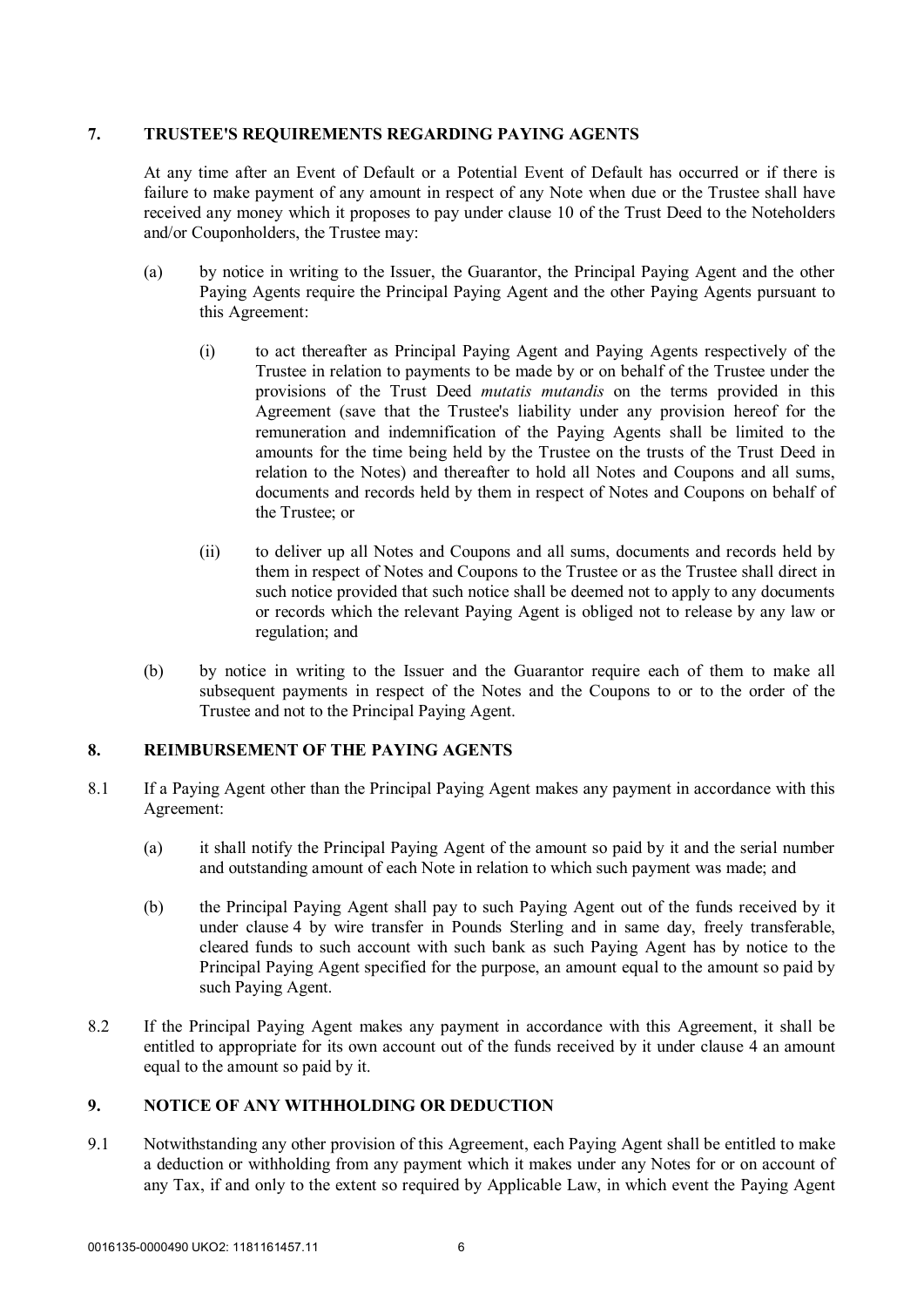shall make such payment after such deduction or withholding has been made and shall account to the relevant Authority within the time allowed for the amount so deducted or withheld or, at its option, shall reasonably promptly after making such payment return to the Issuer the amount so deducted or withheld, in which case, the Issuer shall so account to the relevant Authority for such amount. For the avoidance of doubt, FATCA Withholding is a deduction or withholding which is deemed to be required by Applicable Law for the purposes of this clause 9.1.

- 9.2 If either the Issuer or the Guarantor is, in respect of any payment in respect of the Notes, compelled to withhold or deduct any amount for or on account of any taxes, duties, assessments or governmental charges as specifically contemplated by Condition 8 (*Taxation*) or any undertaking given in addition to or in substitution for Condition 8 (*Taxation*) pursuant to the Trust Deed, the Issuer or, as the case may be, the Guarantor shall give notice to the Principal Paying Agent and the Trustee as soon as it becomes aware of the requirement to make the withholding or deduction and shall give to the Principal Paying Agent and the Trustee such information as they shall require to enable each of them to comply with the requirement. Until such time, the Issuer confirms that all payments made by or on behalf of the Issuer shall be made free and clear of and without withholding or deduction of any such amounts.
- 9.3 If any Paying Agent is, in respect of any payment of principal or interest in respect of the Notes, compelled to withhold or deduct any amount for or on account of any taxes, duties, assessments or governmental charges as specifically contemplated under the Conditions, other than arising under clause 9.2 or by virtue of the relevant holder failing to satisfy any certification or other requirement in respect of its Notes, it shall give notice of that fact to the Issuer and the Principal Paying Agent as soon as it becomes aware of the compulsion to withhold or deduct.
- 9.4 In the event that the Issuer determines in its sole discretion that any deduction or withholding for or on account of any Tax will be required by Applicable Law in connection with any payment due to any of the Paying Agents on any Notes, then the Issuer will be entitled to redirect or reorganise any such payment in any way that it sees fit in order that the payment may be made without such deduction or withholding provided that, any such redirected or reorganised payment is made through a recognised institution of international standing and otherwise made in accordance with this Agreement and the Trust Deed. The Issuer will promptly notify the Paying Agents and the Trustee of any such redirection or reorganisation. For the avoidance of doubt, FATCA Withholding is a deduction or withholding which is deemed to be required by Applicable Law for the purposes of this clause 9.4.
- 9.5 Each Party shall, within ten business days of a written request by another Party, supply to that other Party such forms, documentation and other information relating to it, its operations, or any Notes as that other Party reasonably requests for the purposes of that other Party's compliance with Applicable Law and shall notify the relevant other Party reasonably promptly in the event that it becomes aware that any of the forms, documentation or other information provided by such Party is (or becomes) inaccurate in any material respect; provided, however, that no Party shall be required to provide any forms, documentation or other information pursuant to this clause 9.5 to the extent that: (i) any such form, documentation or other information (or the information required to be provided on such form or documentation) is not reasonably available to such Party and cannot be obtained by such Party using reasonable efforts; or (ii) doing so would or might in the reasonable opinion of such Party constitute a breach of any: (a) Applicable Law; (b) fiduciary duty; or (c) duty of confidentiality. For purposes of this clause 9.5, "Applicable Law" shall be deemed to include (i) any rule or practice of any Authority by which any Party is bound or with which it is accustomed to comply; (ii) any agreement between any Authorities; and (iii) any agreement between any Authority and any Party that is customarily entered into by institutions of a similar nature.
- 9.6 The Issuer shall notify each Paying Agent in the event that it determines that any payment to be made by a Paying Agent under any Notes is a payment which could be subject to FATCA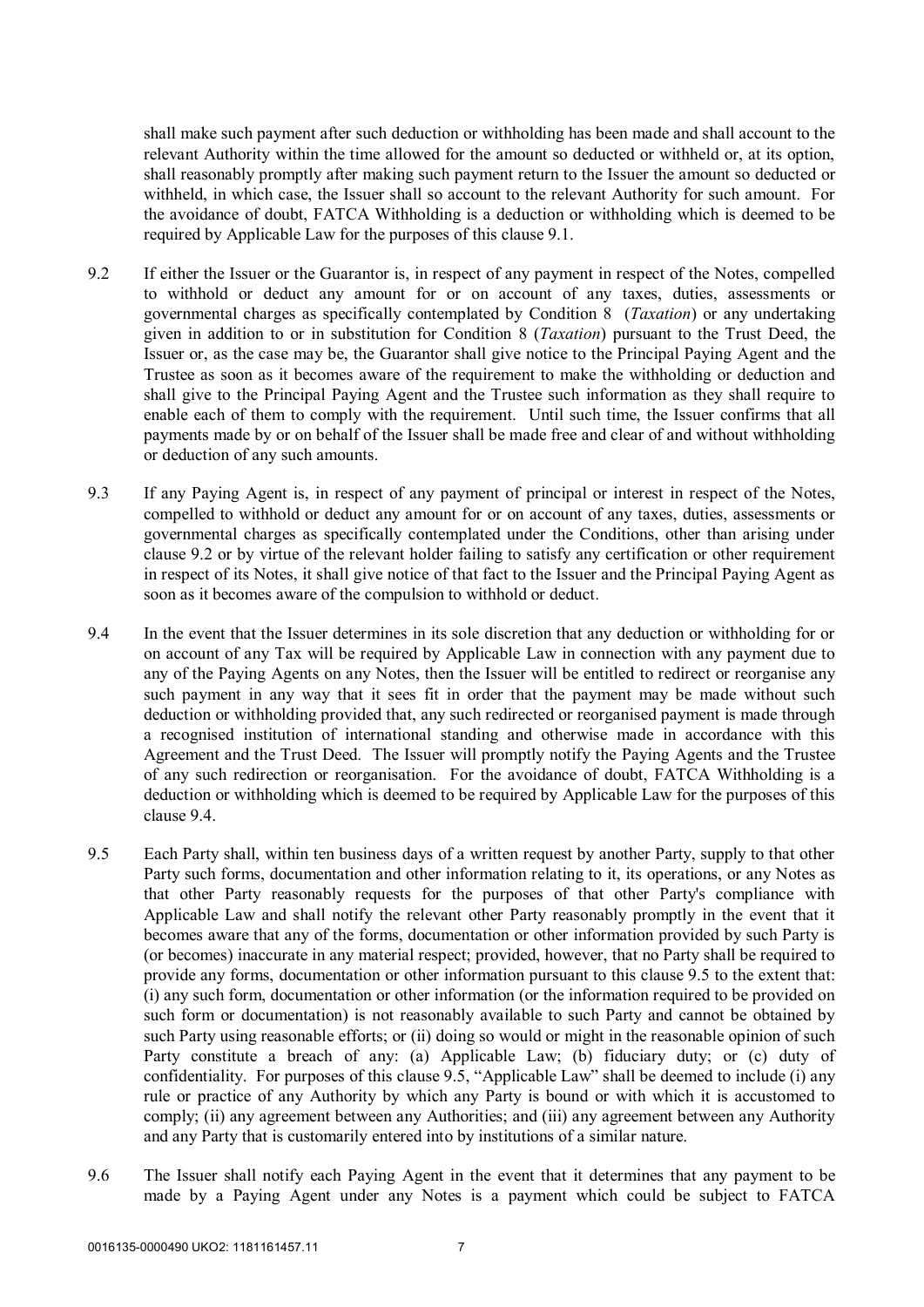Withholding if such payment were made to a recipient that is generally unable to receive payments free from FATCA Withholding, and the extent to which the relevant payment is so treated, provided, however, that the Issuer's obligation under this clause 9.6 shall apply only to the extent that such payments are so treated by virtue of characteristics of the Issuer, such Notes, or both.

# **10. DUTIES OF THE PRINCIPAL PAYING AGENT IN CONNECTION WITH OPTIONAL REDEMPTION AND REDEMPTION FOR TAXATION REASONS**

- 10.1 If the Issuer decides to redeem all or some only of the Notes for the time being outstanding under Condition 7 (*Redemption and Purchase*), it shall give notice of the decision and of the principal amount of Notes which it has decided to redeem to the Principal Paying Agent and the Trustee in accordance with the Conditions.
- 10.2 On behalf of the Issuer, the Principal Paying Agent shall arrange for drawings of the Notes in definitive form to be carried out, in relation to any partial redemption of the Notes, at a place and in a manner approved by the Trustee and in accordance with the Conditions. The Principal Paying Agent shall notify the Issuer and the Trustee of the date upon which any drawing is to be made. In the case of Notes in global form, the Principal Paying Agent shall co-ordinate the selection of Notes to be redeemed in accordance with the procedures of Euroclear and Clearstream, Luxembourg.
- 10.3 The Principal Paying Agent shall before or at the same time as it publishes the notice required in connection with any redemption, notify the Issuer, the Guarantor, the Trustee and the other Paying Agents of the serial numbers of any Notes selected for redemption in the case of a partial redemption of definitive Notes and shall notify the other Paying Agents of the date fixed for redemption.
- 10.4 Each Paying Agent will keep a stock of Put Notices and will make them available on demand to holders of definitive Notes, the Conditions of which provide for redemption at the option of Noteholders. Upon receipt of any Note deposited in the exercise of a put option in accordance with the Conditions, the Paying Agent with which the Note is deposited shall hold the Note (together with any Coupons relating to it deposited with it) on behalf of the depositing Noteholder (but shall not, save as provided below, release it) until the due date for redemption of the relevant Note consequent upon the exercise of the option, when, subject as provided below, it shall present the Note (and any such unmatured Coupons) to itself for payment of the amount due together with any interest due on the date of redemption in accordance with the Conditions and, subject to the receipt of funds from the Issuer or the Guarantor in accordance with clause 4, shall pay those moneys in accordance with the directions of the Noteholder contained in the relevant Put Notice.

If, prior to the due date for its redemption, an Event of Default has occurred and is continuing or the Note becomes immediately due and repayable or if upon due presentation payment of the redemption moneys is improperly withheld or refused, the Paying Agent concerned shall post the Note (together with any such Coupons) by uninsured post to, and at the risk of, the relevant Noteholder (unless the Noteholder has otherwise requested and paid the costs of insurance to the relevant Paying Agent at the time of depositing the Notes) at the address given by the Noteholder in the relevant Put Notice. At the end of each period for the exercise of any put option, each Paying Agent shall promptly notify the Principal Paying Agent of the principal amount of the Notes in respect of which the option has been exercised with it together with their serial numbers and the Principal Paying Agent shall promptly notify those details to the Issuer and the Guarantor.

10.5 The Principal Paying Agent shall instruct Euroclear and Clearstream, Luxembourg to make appropriate entries in their records in respect of all Notes redeemed by the Issuer to reflect such redemptions.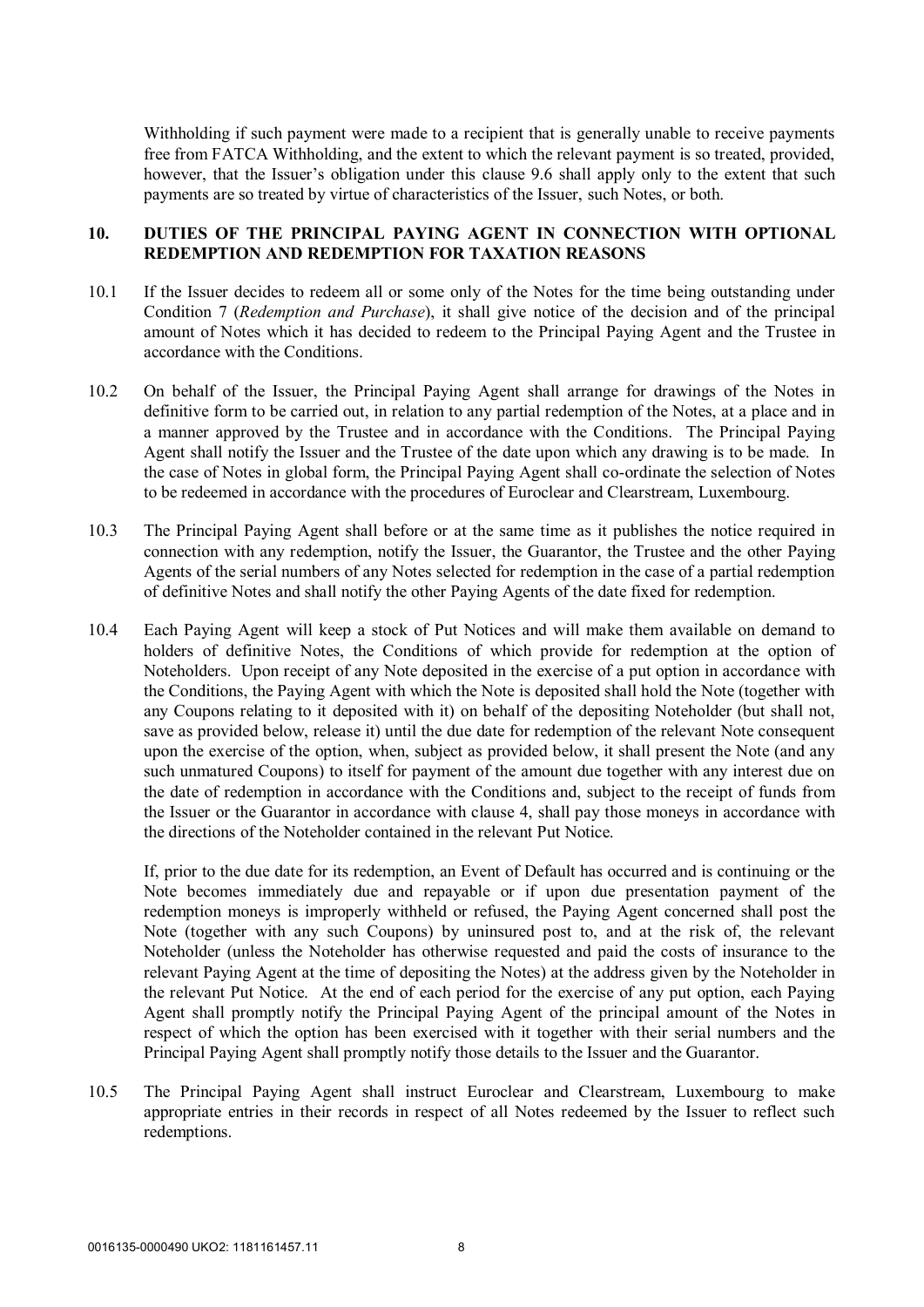# **11. PUBLICATION AND RECEIPT OF NOTICES**

- 11.1 On behalf of and at the written request and expense of the Issuer (failing which the Guarantor), the Principal Paying Agent shall cause to be published all notices required to be given by the Issuer and/or the Guarantor under the Conditions.
- 11.2 Each Paying Agent, on receipt of a notice or other communication received on behalf of the Issuer or the Guarantor, shall as soon as reasonably practicable forward a copy to the Issuer and the Guarantor.

# **12. CANCELLATION OF NOTES AND COUPONS**

- 12.1 All Notes which are redeemed, all definitive Notes which are surrendered in connection with redemption (together with all unmatured Coupons attached to or delivered with Notes), all Coupons which are paid and all Global Notes which are exchanged in full (in accordance with the provisions of clause 3.2) shall be cancelled by the Paying Agent by or to which they are redeemed, surrendered, exchanged or paid. Each of the Paying Agents shall give to the Principal Paying Agent details of all payments made by it and shall deliver all cancelled Notes and Coupons to the Principal Paying Agent (or as the Principal Paying Agent may specify). Where Notes are purchased by or on behalf of the Issuer, the Guarantor or any of their respective Subsidiaries, any holding company of the Issuer and/or Guarantor or any other Subsidiary of any such holding company the Issuer or, as the case may be, the Guarantor, will immediately notify the Principal Paying Agent in writing of all Notes purchased and where such Notes are subsequently surrendered for cancellation, will procure that the Notes (together with all unmatured Coupons appertaining to those Notes) are promptly cancelled and delivered to the Principal Paying Agent or its authorised agent.
- 12.2 The Principal Paying Agent or its authorised agent shall (unless otherwise instructed by the Issuer in writing and save as provided in clause 14.1) destroy all cancelled Notes and Coupons and shall, upon written request, furnish the Issuer and the Guarantor with a certificate of destruction containing written particulars of the serial numbers of the Notes and the number by maturity date of Coupons so destroyed.
- 12.3 The Principal Paying Agent shall instruct Euroclear and Clearstream, Luxembourg to make appropriate entries in their records in respect of all Notes which are cancelled.

#### **13. ISSUE OF REPLACEMENT NOTES AND COUPONS**

- 13.1 The Issuer shall cause a sufficient quantity of additional forms of Notes and Coupons to be available, upon request, to the Principal Paying Agent at its specified office for the purpose of issuing replacement Notes or Coupons as provided below.
- 13.2 The Principal Paying Agent shall, subject to and in accordance with Condition 12 (*Replacement of Notes and Coupons*) and the following provisions of this clause, cause to be delivered any replacement Notes or Coupons which the Issuer may determine to issue in place of Notes or Coupons which have been lost, stolen, mutilated, defaced or destroyed.
- 13.3 In the case of a mutilated or defaced Note, the Principal Paying Agent shall ensure that (unless otherwise covered by such indemnity as the Issuer may require) any replacement Note only has attached to it Coupons corresponding to those attached to the mutilated or defaced Note which is presented for replacement.
- 13.4 The Principal Paying Agent shall obtain verification, in the case of an allegedly lost, stolen or destroyed Note or Coupon in respect of which the serial number is known, that the Note or Coupon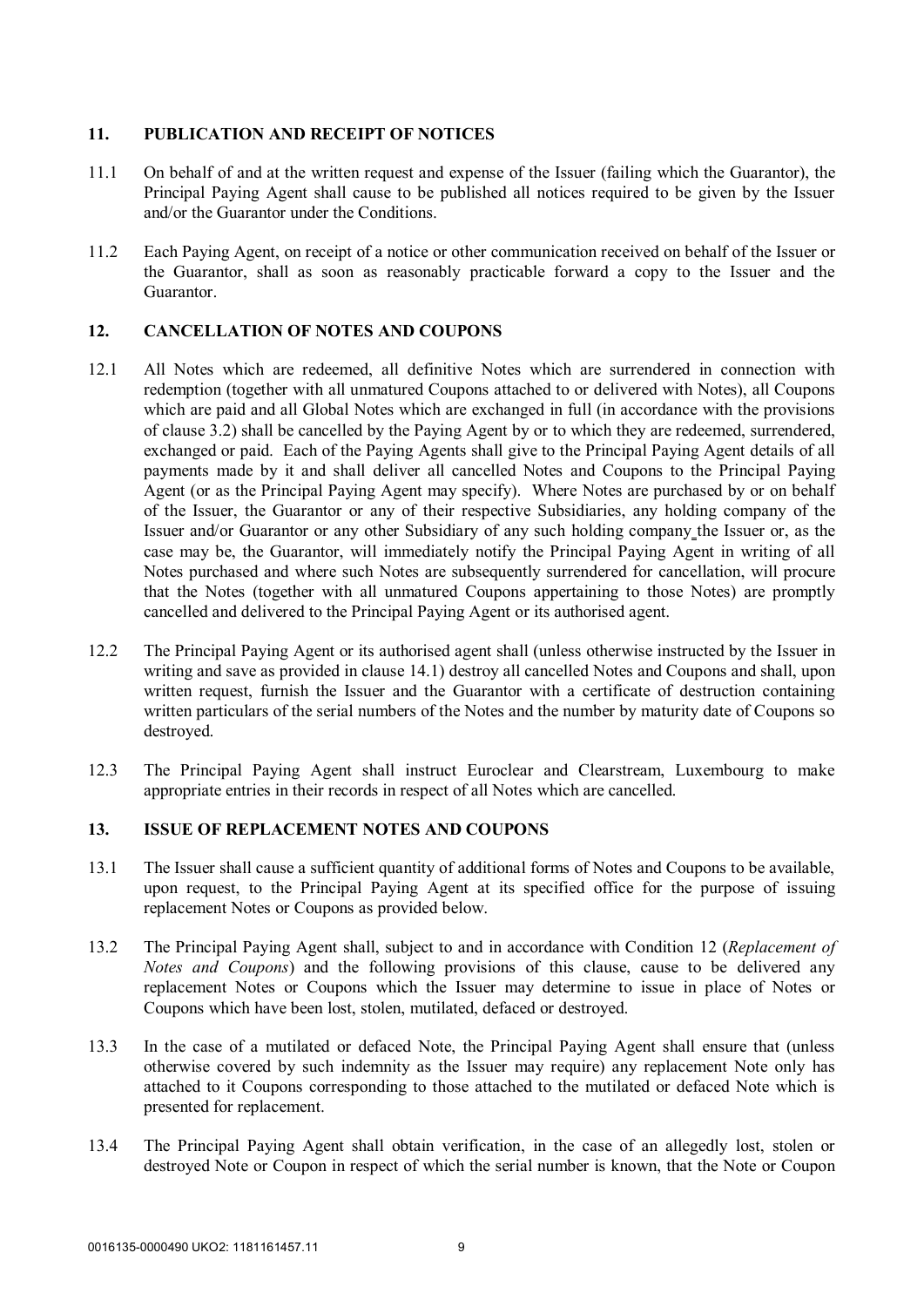has not previously been redeemed or paid. The Principal Paying Agent shall not issue a replacement Note or Coupon unless and until the applicant has:

- (a) paid such expenses and costs as may be incurred in connection with the replacement;
- (b) furnished it with such evidence and indemnity as the Issuer may reasonably require; and
- (c) in the case of a mutilated or defaced Note or Coupon, surrendered it to the Principal Paying Agent.
- 13.5 The Principal Paying Agent shall cancel mutilated or defaced Notes or Coupons in respect of which replacement Notes or Coupons have been issued pursuant to this clause. The Principal Paying Agent shall unless otherwise requested by the Issuer or the Guarantor, destroy all those Notes and Coupons and furnish the Issuer and the Guarantor with a destruction certificate containing the information specified in clause 12.2.
- 13.6 The Principal Paying Agent shall, on issuing any replacement Note or Coupon, forthwith inform the Issuer and the other Paying Agents of the serial number of the replacement Note or Coupon issued and (if known) of the serial number of the Note or Coupon in place of which the replacement Note or Coupon has been issued. Whenever replacement Coupons are issued under this clause, the Principal Paying Agent shall also notify the other Paying Agents of the maturity dates of the lost, stolen, mutilated, defaced or destroyed Coupons and of the replacement Coupons issued.
- 13.7 Whenever a Note or Coupon for which a replacement Note or Coupon has been issued and the serial number of which is known is presented to a Paying Agent for payment, the relevant Paying Agent shall immediately send notice to the Issuer and (if it is not itself the Principal Paying Agent) the Principal Paying Agent and shall not be obliged to make any payment in respect of such Note or Coupon.

# **14. RECORDS AND CERTIFICATES**

- 14.1 The Principal Paying Agent shall, in respect of the Coupons of each maturity, retain until the expiry of 10 years from the Relevant Date (as defined in the Conditions) in respect of the Coupons either (i) all paid Coupons of that maturity or (ii) a list of the serial numbers of Coupons of that maturity still remaining unpaid.
- 14.2 The Principal Paying Agent shall (i) keep full and complete records of (such records to be made available to the Trustee at all reasonable times); and (ii) upon written request give to the Issuer, the Guarantor and the Trustee as soon as possible and in any event within four months after the date of redemption, purchase, payment, exchange or replacement of a Note or Coupon (as the case may be), a certificate stating (as applicable):
	- (a) the aggregate principal amount of Notes which have been redeemed and the aggregate amounts in respect of Coupons which have been paid;
	- (b) the serial numbers of such Notes in definitive form (other than serial numbers of Coupons);
	- (c) the total numbers by maturity date of such Coupons;
	- (d) the aggregate amount of interest paid (and the due dates of such payments) on Global Notes;
	- (e) the aggregate principal amount of Notes (if any) which have been purchased by or on behalf of the Issuer, the Guarantor or any of their respective Subsidiaries, any holding company of the Issuer and/or Guarantor or any other Subsidiary of any such holding company and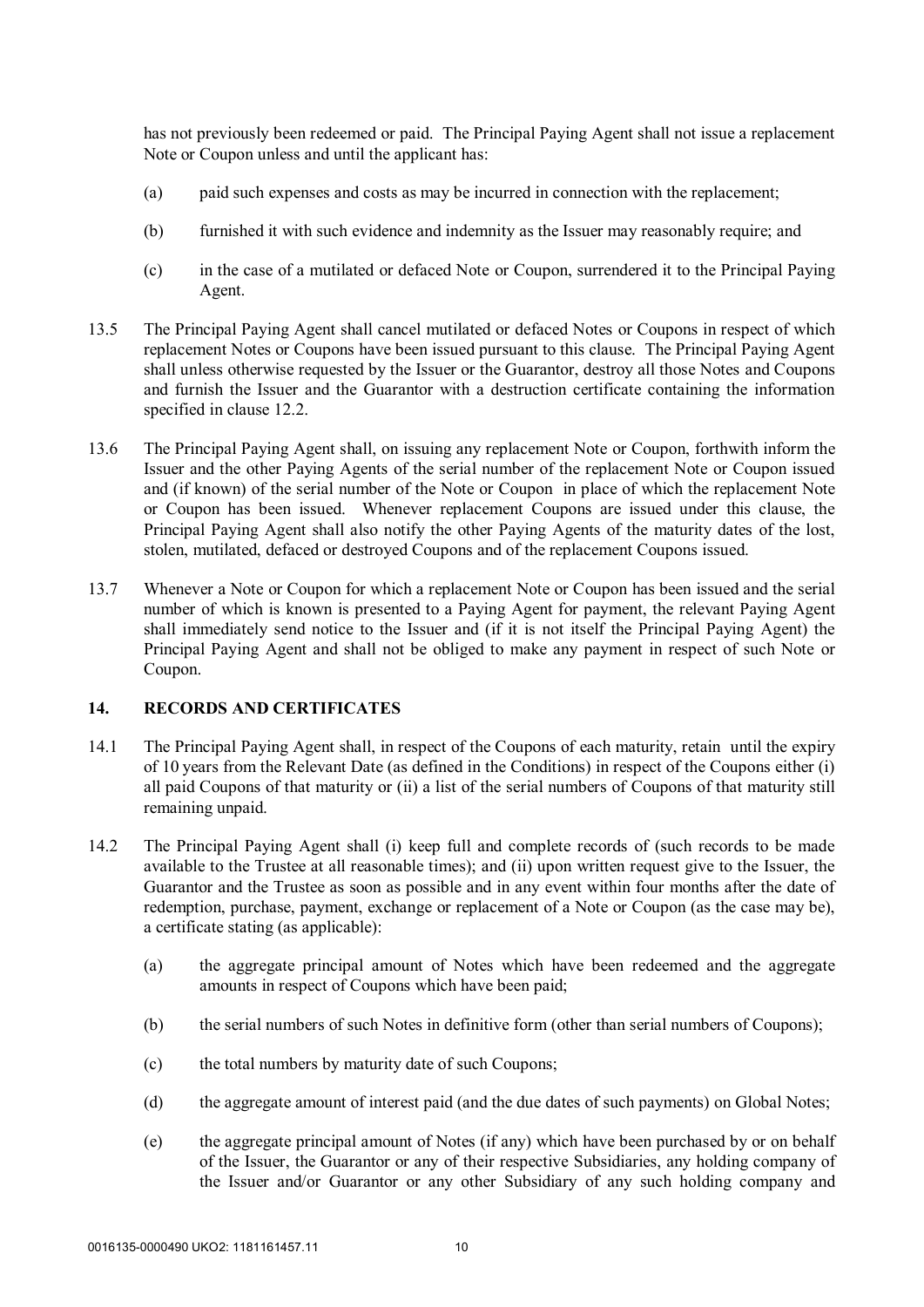surrendered for cancellation (subject to delivery of the Notes in accordance with clause 12.1) and the serial numbers of such Notes in definitive form and the total number (where applicable, of each denomination) by maturity date of the Coupons attached to or exchanged or surrendered with the purchased Notes;

- (f) the aggregate principal amounts of Notes and the aggregate amounts in respect of Coupons which have been exchanged or surrendered and replaced and the serial numbers of those Notes in definitive form and the total number by maturity date of those Coupons surrendered therewith; and
- (g) the total number by maturity date of unmatured Coupons missing from Notes in definitive form which have been redeemed or surrendered and replaced and the serial numbers of the Notes in definitive form to which the missing unmatured Coupons appertained.

# **15. COPIES OF THE TRUST DEED AND THIS AGREEMENT AVAILABLE FOR INSPECTION**

Each Paying Agent shall hold copies of all documents required to be so available by the Conditions and shall make such copies available for inspection by Noteholders by appointment at its specified office during normal business hours. Any inspection may, at the relevant Paying Agent's option, be carried out electronically. For this purpose, the Issuer and/or the Guarantor shall furnish the Paying Agents with sufficient copies of each of the documents.

# **16. COMMISSIONS AND EXPENSES**

- 16.1 The Issuer or, failing the Issuer, the Guarantor shall pay to each of the Paying Agents such fees and commissions in respect of the services of that Paying Agent under this Agreement as shall be agreed in writing between the Issuer, the Guarantor and the relevant Paying Agent (together with any value added tax properly chargeable thereon).
- 16.2 The Issuer (and failing the Issuer, the Guarantor) shall pay to each Paying Agent an amount equal to all reasonable expenses (including any irrecoverable value added tax or other tax thereon) incurred by that Paying Agent in connection with their services under this Agreement.

# **17. INDEMNITY**

- 17.1 The Issuer shall indemnify and, failing the Issuer so indemnifying, the Guarantor agrees to indemnify each of the Paying Agents against any losses, liabilities, costs, claims, actions, demands or expenses (together, **Losses**) (including, but not limited to, all reasonable costs, legal fees, charges and expenses (together, **Expenses**) paid or incurred in disputing or defending any Losses), together with any irrecoverable value added tax or other similar tax properly chargeable thereon, which it may incur or which may be made against it as a result of or in connection with its appointment or the exercise of its powers and duties under this Agreement except for any Losses or Expenses resulting from its own negligence, fraud or wilful default or that of its directors, officers or employees or the material breach by it of the terms of this Agreement.
- 17.2 Each Paying Agent shall severally indemnify the Issuer and the Guarantor against any Losses (including, but not limited to, all reasonable Expenses paid or incurred in disputing or defending any Losses), together with any irrecoverable value added tax or other similar tax properly chargeable thereon, which the Issuer or the Guarantor may incur or which may be made against the Issuer or the Guarantor as a result of the material breach by the Paying Agent of the terms of this Agreement or its negligence, fraud or wilful default or that of its directors, officers or employees.
- 17.3 The indemnities set out in this clause 17 shall survive any termination or expiry of this Agreement.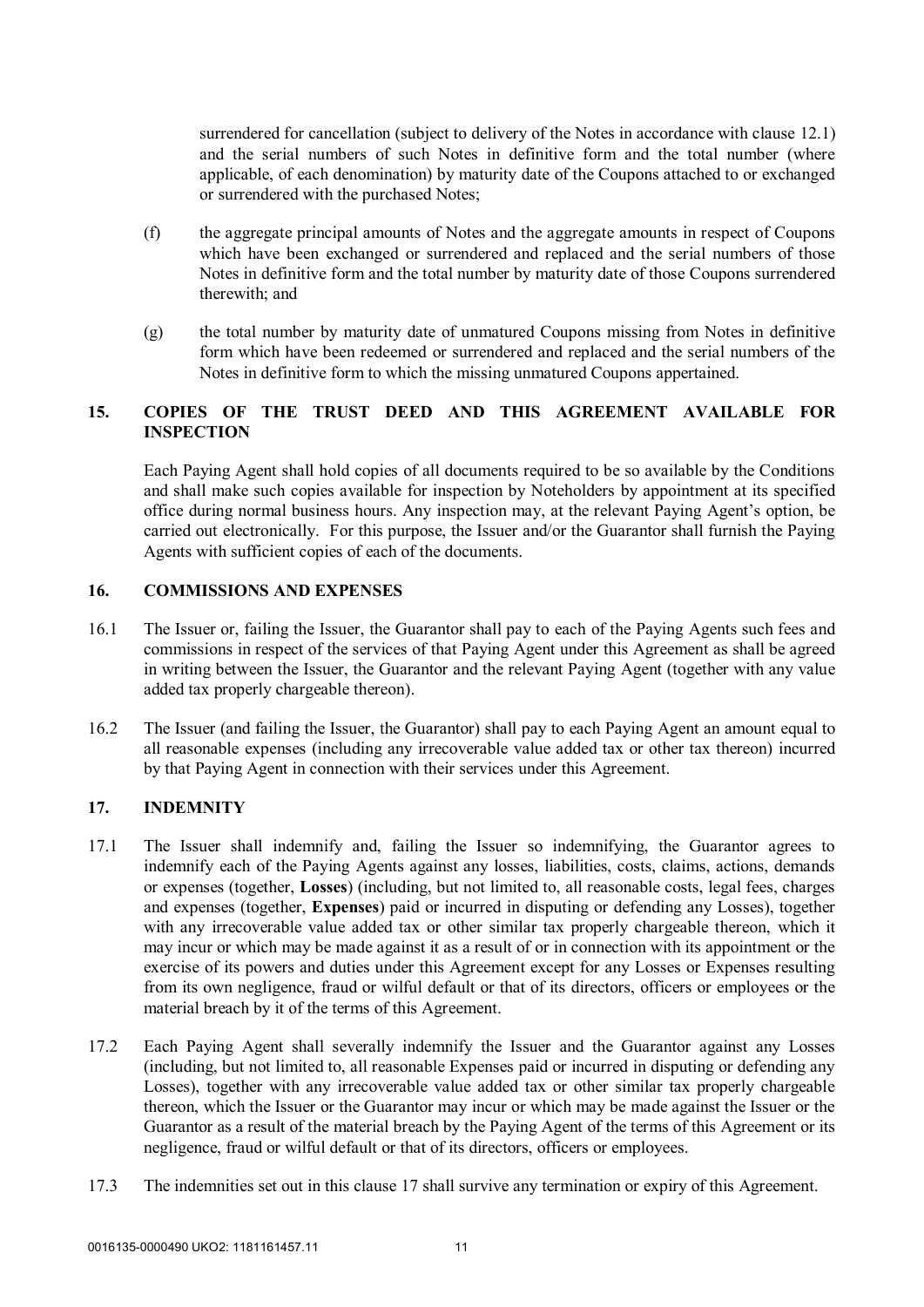- 17.4 Each Paying Agent will only be liable to the Issuer and/or the Trustee for losses, liabilities, costs, expenses and demands arising directly from the performance of its obligations under this Agreement suffered by or occasioned to the Issuer and/or the Trustee (**Liabilities**) to the extent that such Paying Agent has been negligent, fraudulent or in wilful default in respect of its obligations under this Agreement. No Paying Agent shall otherwise be liable or responsible for any Liabilities or inconvenience which may result from anything done or omitted to be done by it in connection with this Agreement. For the avoidance of doubt the failure of any Paying Agent to make a claim for payment of interest and principal on the Issuer, or to inform any other Paying Agent or clearing system of a failure on the part of the Issuer to meet any such claim or to make a payment by the stipulated date, shall not be deemed to constitute negligence, fraud or wilful default on the part of such Paying Agent.
- 17.5 Liabilities arising under clause 17.4 shall be limited to the amount of the Issuer's and/or the Trustee's actual loss. Such actual loss shall be determined (i) as at the date of default of the Agent or, if later, the date on which the loss arises as a result of such default and (ii) without reference to any special conditions or circumstances known to the Agent at the time of entering into the Agreement, or at the time of accepting any relevant instructions, which increase the amount of the loss.
- 17.6 For the avoidance of doubt, the liability of the Paying Agents under clause 17.2 or 17.4 will not extend to any Liabilities arising through any acts, events or circumstances not reasonably within its control, or resulting from the general risks of investment in or the holding of assets in any jurisdiction, including, but not limited to, Liabilities arising from: nationalisation, expropriation or other governmental actions; any law, order or regulation of a governmental, supranational or regulatory body; regulation of the banking or securities industry including changes in market rules or practice, currency restrictions, devaluations or fluctuations; market conditions affecting the execution or settlement of transactions or the value of assets; breakdown, failure or malfunction of any third party transport, telecommunications, computer services or systems; natural disasters, epidemics, or acts of God; war, terrorism, riots, insurrection or revolution; and strikes or industrial action.
- 17.7 Under no circumstances will the Paying Agents be liable to the Issuer, the Guarantor or any other person for any special, punitive, indirect or consequential loss or damage of any kind whatsoever or any loss of profit, goodwill, business, reputation or opportunity, whether or not foreseeable, even if advised of the possibility of such loss or damage and regardless of whether the claim is brought in negligence, breach of contract, breach of duty or otherwise.

#### **18. REPAYMENT BY PRINCIPAL PAYING AGENT**

Sums paid by or by arrangement with the Issuer or the Guarantor to the Principal Paying Agent pursuant to the terms of this Agreement shall not be required to be repaid to the Issuer or as the case may be, the Guarantor unless and until any Note or Coupon becomes void under the provisions of Condition 9 (*Prescription*) but in that event the Principal Paying Agent shall forthwith repay to the Issuer or, as the case may be, the Guarantor sums equivalent to the amounts paid by the Issuer or, as the case may be, the Guarantor to the Principal Paying Agent and not disbursed by virtue of the Notes becoming void.

#### **19. CONDITIONS OF APPOINTMENT**

19.1 Save as provided in clause 19.3, the Principal Paying Agent shall be entitled to deal with money paid to it by the Issuer or the Guarantor for the purposes of this Agreement in the same manner as other money paid to a bank by its customers and shall not be liable to account to the Issuer or the Guarantor for any interest or other amounts in respect of the money. No money held by any Paying Agent need be segregated except as required by law.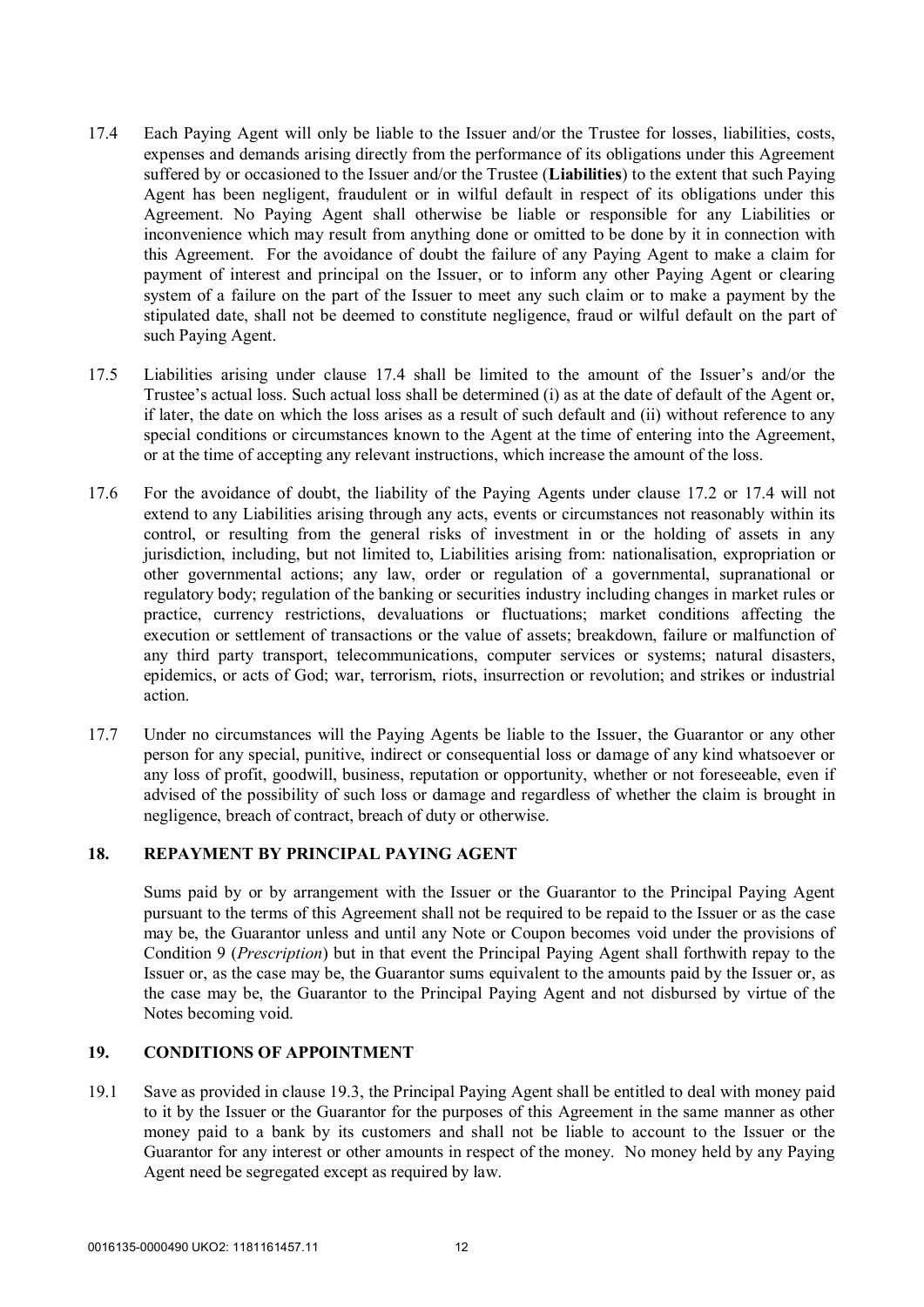- 19.2 In acting under this Agreement and in connection with the Notes and the Coupons the Paying Agents shall act solely as agents of the Issuer and the Guarantor and where notice is given under Clause 7, the trustee will not assume any obligations towards or relationship of agency or trust for or with any of the Noteholders or Couponholders.
- 19.3 No Paying Agent shall exercise any right of set-off or lien against the Issuer, the Guarantor or any holders of Notes or Coupons in respect of any moneys payable to or by it under the terms of this Agreement.
- 19.4 Except as otherwise required by law, each of the Paying Agents shall be entitled to treat the holder of any Note or Coupon as the absolute owner for all purposes (whether or not any payment in respect of the Note or Coupon shall be overdue and notwithstanding any notice of ownership or writing on the Note or Coupon or any notice of previous loss or theft of the Note or Coupon) and shall not be required to obtain any proof thereof as to the identity of the bearer.
- 19.5 The Paying Agents shall be obliged to perform such duties and only such duties as are set out in this Agreement and the Notes and no implied duties or obligations shall be read into this Agreement or the Notes against the Paying Agents other than the duty to act honestly and in good faith and to exercise the diligence of a reasonably prudent agent in comparable circumstances.
- 19.6 Each of the Paying Agents may consult with any expert or legal, financial and other professional advisers and the opinion of such advisers shall be full and complete protection in respect of any action taken, omitted or suffered under this Agreement in good faith and in accordance with the opinion of such advisers.
- 19.7 Each of the Paying Agents shall be protected from, and shall incur no liability for or in respect of, any action taken, omitted or suffered in reliance upon any instruction, request or order from the Issuer or the Guarantor, the Trustee or any document which it reasonably believes to be genuine and to have been delivered, signed or sent by the proper party or parties or upon written instructions from the Issuer the Guarantor or the Trustee.
- 19.8 Any of the Paying Agents, their officers, directors or employees may become the owner of, or acquire any interest in, Notes or Coupons with the same rights that it or he would have if the Paying Agent concerned were not appointed under this Agreement, and may engage or be interested in any financial or other transaction with the Issuer, the Guarantor or the Trustee, and may act on, or as depositary, trustee or agent for, any committee or body of holders of Notes or Coupons or other obligations of the Issuer or the Guarantor or the Trustee, as freely as if such Paying Agent were not appointed under this Agreement.
- 19.9 None of the Paying Agents shall have any obligation or duty (i) to monitor or inquire as to the performance of the Issuer of its obligations under the Notes, this Agreement or any other relevant documents or (ii) to determine or take any steps to ascertain whether any relevant event under the Notes has occurred.
- 19.10 Nothing in this Agreement shall require any of the Paying Agents to assume an obligation of the Issuer arising under any provision of the listing, prospectus, disclosure or transparency rules (or equivalent rules of any other competent authority besides the Financial Conduct Authority (the **FCA**) or the Prudential Regulation Authority (the **PRA**)).
- 19.11 Notwithstanding any other provision of this Agreement, a Paying Agent shall be entitled to take any action or to refuse to take any action which such Paying Agent, acting reasonably, deems necessary for such Paying Agent to comply with any law applicable to it, or the rules, operating procedures or market practice of any relevant stock exchange or other market or clearing system provided that such Paying Agent shall notify the Issuer in advance of taking or not taking any such action.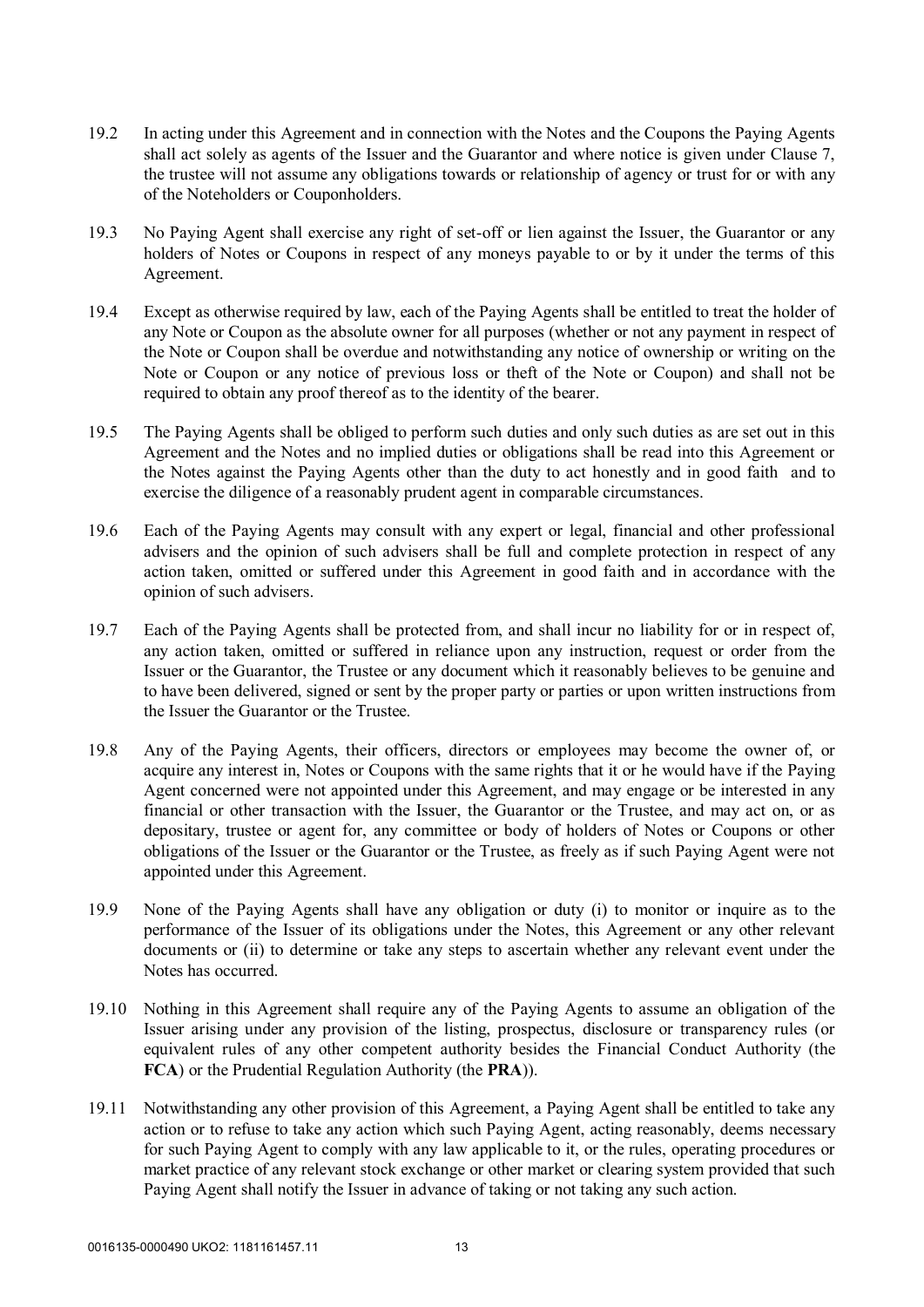- 19.12 The Principal Paying Agent is authorised by the PRA and regulated by the FCA and PRA. Nothing in this Agreement shall require the Agent to carry on an activity of the kind specified by any provision of Part II (other than article 5 (accepting deposits)) of the Financial Services and Markets Act 2000 (Regulated Activities) Order 2001, or to lend money to the Issuer.
- 19.13 The fees, commissions and expenses payable to each Paying Agent for services rendered and the performance of its obligations under this Agreement shall not be abated by any remuneration or other amounts or profits receivable by such Paying Agent (or to its knowledge by any of its associates) in connection with any other transaction effected by such Paying Agent with or for the Issuer.
- 19.14 None of the Paying Agents shall be responsible to anyone with respect to the legality of this Agreement or the validity or legality of the Notes or Coupons.
- 19.15 In the case of any default by the Issuer, none of the Paying Agents shall have any duty or responsibility in the performance of the Issuer's obligations under the Conditions.
- 19.16 None of the Paying Agents shall be under any obligation to risk or expend its own funds or to take any action under this Agreement which it expects will result in any expense or liability accruing to it, the payment of which within a reasonable time is not, in its opinion, assured to it.

#### **20. COMMUNICATION WITH PAYING AGENTS**

A copy of all communications relating to the subject matter of this Agreement between the Issuer, the Guarantor or the Trustee and any of the Paying Agents other than the Principal Paying Agent shall be sent to the Principal Paying Agent.

#### **21. TERMINATION OF APPOINTMENT**

- 21.1 The Issuer and the Guarantor may, with the prior written approval of the Trustee, terminate the appointment of any Paying Agent at any time and/or appoint additional or other Paying Agents by giving to the Paying Agent whose appointment is concerned and, where appropriate, the Principal Paying Agent at least 45 days' prior written notice to that effect provided that so long as any of the Notes is outstanding:
	- (a) in the case of a Paying Agent, the notice shall not expire less than 45 days before any due date for the payment of interest; and
	- (b) notice shall be given under Condition 13 (*Notices*) at least 30 days before the removal or appointment of a Paying Agent.
- 21.2 Notwithstanding the provisions of clause 21.1, if at any time a Paying Agent becomes incapable of acting, or is adjudged bankrupt or insolvent, or files a voluntary petition in bankruptcy or makes an assignment for the benefit of its creditors or consents to the appointment of an administrator, liquidator or administrative or other receiver of all or any substantial part of its property, or if an administrator, liquidator or administrative or other receiver of it or of all or a substantial part of its property is appointed, or it admits in writing its inability to pay or meet its debts as they may mature or suspends payment of its debts, or if an order of any court is entered approving any petition filed by or against it under the provisions of any applicable bankruptcy or insolvency law or if a public officer takes charge or control of the Paying Agent or of its property or affairs for the purpose of rehabilitation, administration or liquidation, the Issuer and the Guarantor may with the prior written approval of the Trustee forthwith without notice terminate the appointment of the Paying Agent, in which event notice shall be given to the Noteholders under Condition 13 (*Notices*) as soon as is practicable.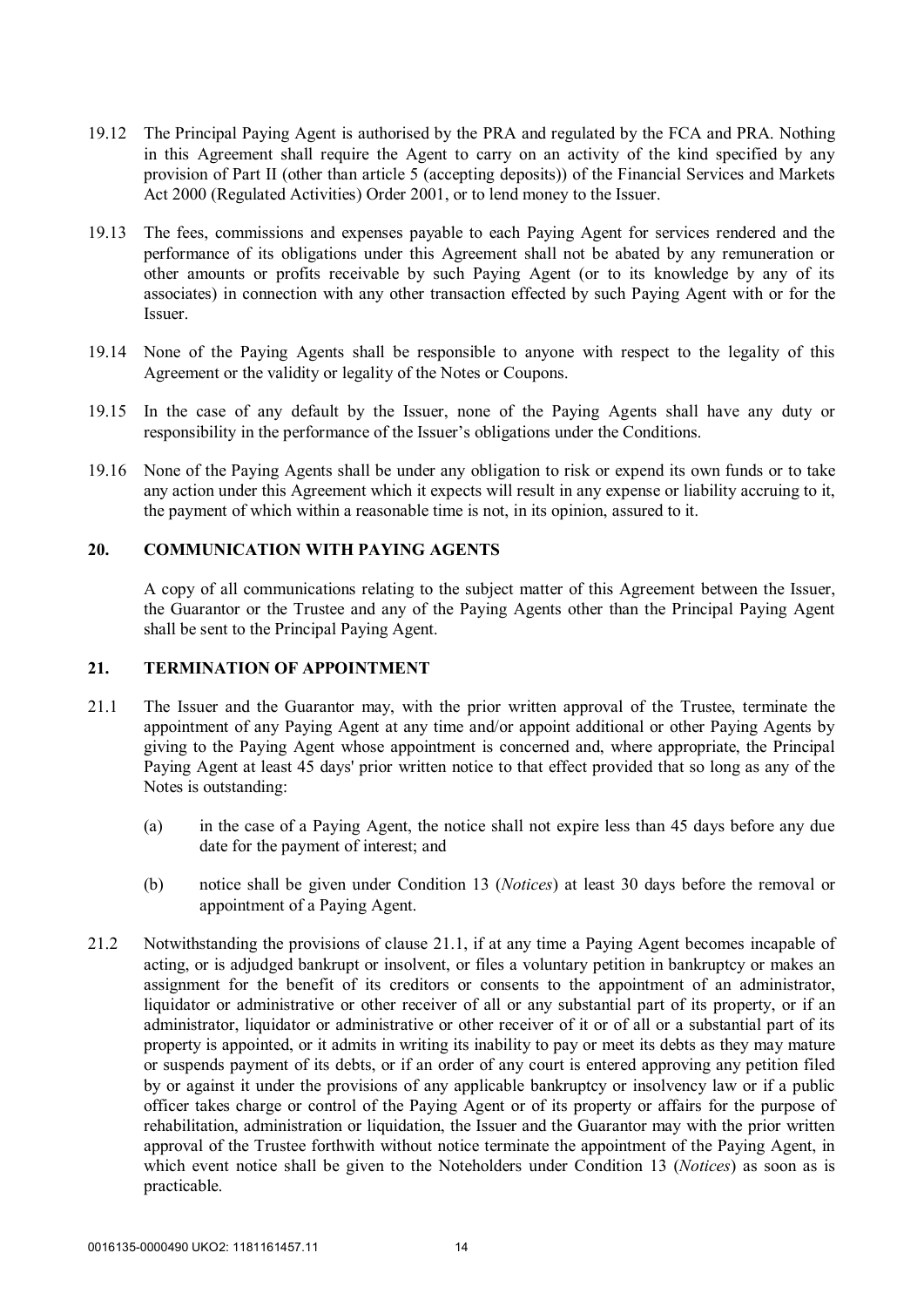- 21.3 The termination of the appointment of a Paying Agent under this Agreement shall not entitle the Paying Agent to any amount by way of compensation but shall be without prejudice to any amount then accrued due.
- 21.4 All or any of the Paying Agents may resign their respective appointments under this Agreement at any time by giving to the Issuer, the Guarantor and, where appropriate, the Principal Paying Agent at least 90 days' prior written notice to that effect provided that, in the case of a Paying Agent, so long as any of the Notes is outstanding and in definitive form, the notice shall not expire less than 45 days before any Interest Payment Date. Following receipt of a notice of resignation from a Paying Agent, the Issuer shall promptly, and in any event not less than 30 days before the resignation takes effect, give notice of such resignation to the Noteholders under Condition 13 (*Notices*). If the Principal Paying Agent shall resign or be removed pursuant to clauses 21.1 or 21.2 above or in accordance with this clause 21.4, the Issuer and the Guarantor shall promptly and in any event within 30 days appoint a successor approved by the Trustee. If the Issuer and the Guarantor fail to appoint a successor within such period, the Principal Paying Agent shall be entitled, on behalf of the Issuer and the Guarantor, to appoint in its place as a successor Principal Paying Agent a reputable financial institution of good standing which the Trustee shall approve.
- 21.5 Notwithstanding the provisions of clauses 21.1, 21.2 and 21.4, so long as any of the Notes is outstanding, the termination of the appointment of a Paying Agent (whether by the Issuer and the Guarantor or by the resignation of the Paying Agent) shall not be effective unless upon the expiry of the relevant notice there is:
	- (a) a Principal Paying Agent;
	- (b) so long as the Notes are listed on any stock exchange or admitted to listing by any other relevant authority, there will at all times be a Paying Agent (which may be the Principal Paying Agent) having its specified office in the place required by the rules and regulations of the relevant stock exchange or any other relevant authority; and
	- (c) a Paying Agent in a jurisdiction within Europe, other than the jurisdiction in which the Issuer or the Guarantor is incorporated.
- 21.6 Any successor Paying Agent shall execute and deliver to its predecessor, the Issuer, the Guarantor and, where appropriate, the Principal Paying Agent an instrument accepting its appointment under this Agreement, and the successor Paying Agent, without any further act, deed or conveyance, shall become vested with all the authority, rights, powers, trusts, immunities, duties and obligations of the predecessor with like effect as if originally named as a Paying Agent.
- 21.7 If the appointment of a Paying Agent under this Agreement is terminated (whether by the Issuer and the Guarantor or by the resignation of the relevant Paying Agent), the Paying Agent shall on the date on which the termination takes effect deliver to its successor Paying Agent (or, if none, the Principal Paying Agent) all Notes and Coupons surrendered to it but not yet destroyed and all records concerning the Notes and Coupons maintained by it (except such documents and records as it is obliged by law or regulation to retain or not to release) and pay to its successor Paying Agent (or, if none, to the Principal Paying Agent) the amounts (if any) held by it in respect of Notes or Coupons which have become due and payable but which have not been presented for payment, but shall have no other duties or responsibilities under this Agreement.
- 21.8 If the Principal Paying Agent or any of the other Paying Agents shall change its specified office, it shall give to the Issuer, the Guarantor, the Trustee and, where appropriate, the Principal Paying Agent not less than 45 days' prior written notice to that effect giving the address of the new specified office. As soon as practicable thereafter and in any event at least 30 days before the change, the Principal Paying Agent, on behalf of and at the expense of the Issuer (failing which, the Guarantor),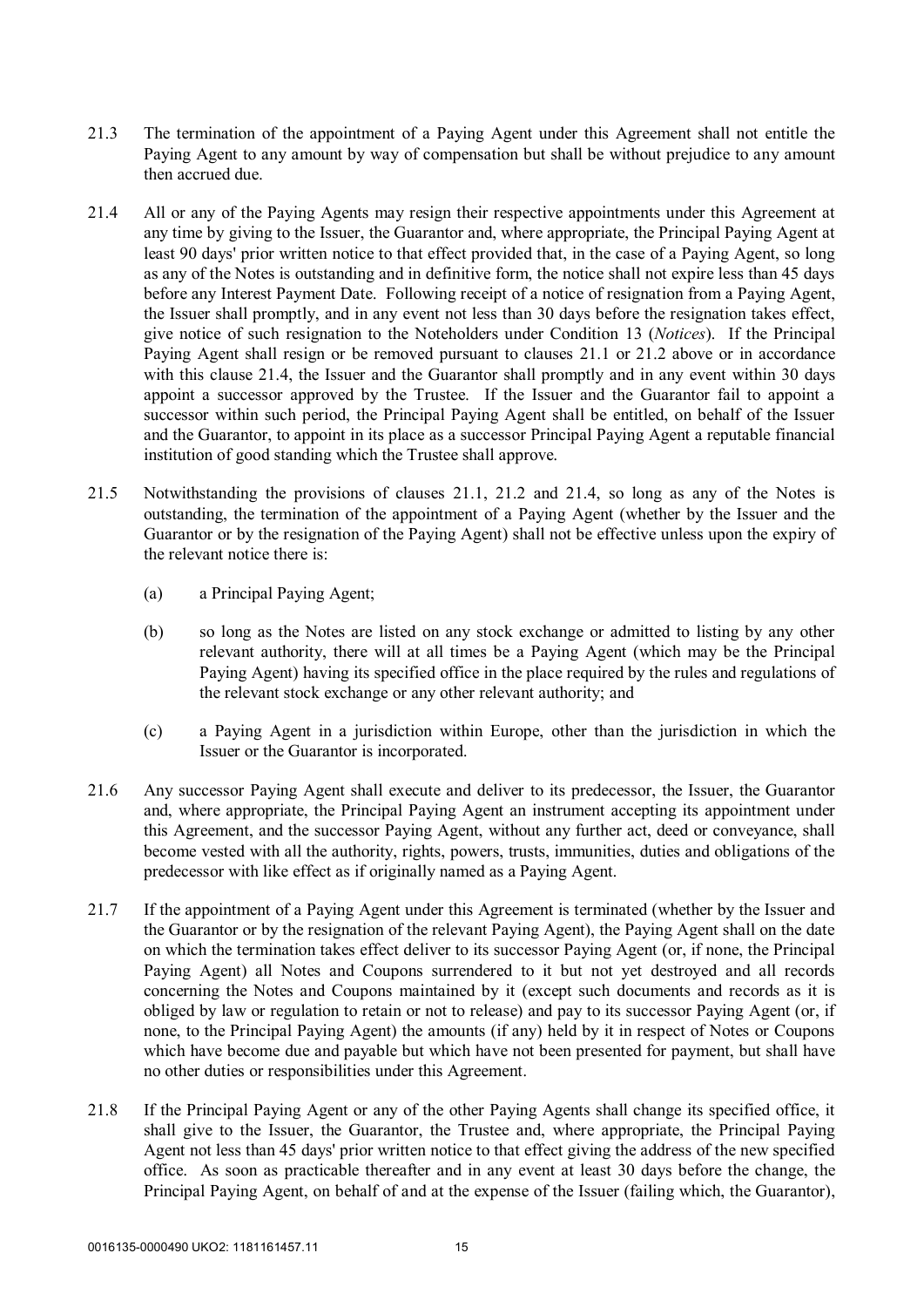shall give to the Noteholders notice of the change and the address of the new specified office under Condition 13 (*Notices*).

- 21.9 A corporation into which any Paying Agent for the time being may be merged or converted or a corporation with which the Paying Agent may be consolidated or a corporation resulting from a merger, conversion or consolidation to which the Paying Agent shall be a party shall, to the extent permitted by applicable law, be the successor Paying Agent under this Agreement without the execution or filing of any paper or any further act on the part of any of the parties to this Agreement. Notice of any merger, conversion or consolidation shall forthwith be given to the Issuer, the Guarantor, the Trustee and, where appropriate, the Principal Paying Agent.
- 21.10 A Paying Agent may, subject to prior notification to the Issuer and the Guarantor, at any time, delegate by power of attorney or otherwise to any person for any period all or any of the rights, powers and discretions vested in it by the Agreement. This delegation may be made upon any terms and conditions and subject to any restrictions as that Paying Agent may think fit.
- 21.11 A Paying Agent may, carrying out its functions under this Agreement, appoint an agent on any terms to transact or conduct, or concur in conducting or carrying out such functions or acts required to be done by such Paying Agent.

# **22. MEETINGS OF NOTEHOLDERS**

The provisions of Schedule 3 to the Trust Deed shall apply to meetings of the Noteholders and shall have effect in the same manner as if set out in this Agreement.

#### **23. NOTICES**

All notices or other communications under or in connection with this Agreement shall be in English and shall be delivered in person, sent by first class pre-paid post or by e-mail in accordance with the address and e-mail details below.

Any notice shall, in the case of a letter, be effective only on actual delivery, and, in the case of an email, when sent, subject to no delivery failure notification being received by the sender within 24 hours of the time of sending. However, a notice given in accordance with the above but received on a day which is not a business day or after business hours in the place of receipt will only be deemed to be given on the next business day.

The address and e-mail address of each party for all notices under or in connection with this Agreement are:

| (a) | in the case of the Issuer:       | The Sage Group plc<br>North Park<br>Newcastle upon Tyne<br>NE <sub>13</sub> 9AA<br>United Kingdom |                                                                         |
|-----|----------------------------------|---------------------------------------------------------------------------------------------------|-------------------------------------------------------------------------|
|     |                                  | $E$ -mail:<br>(Attention:                                                                         | company.secretary@sage.com<br>General Counsel and Company<br>Secretary) |
| (b) | in the case of the<br>Guarantor: | Sage Treasury Company Limited<br>North Park<br>Newcastle upon Tyne<br>NE13 9AA                    |                                                                         |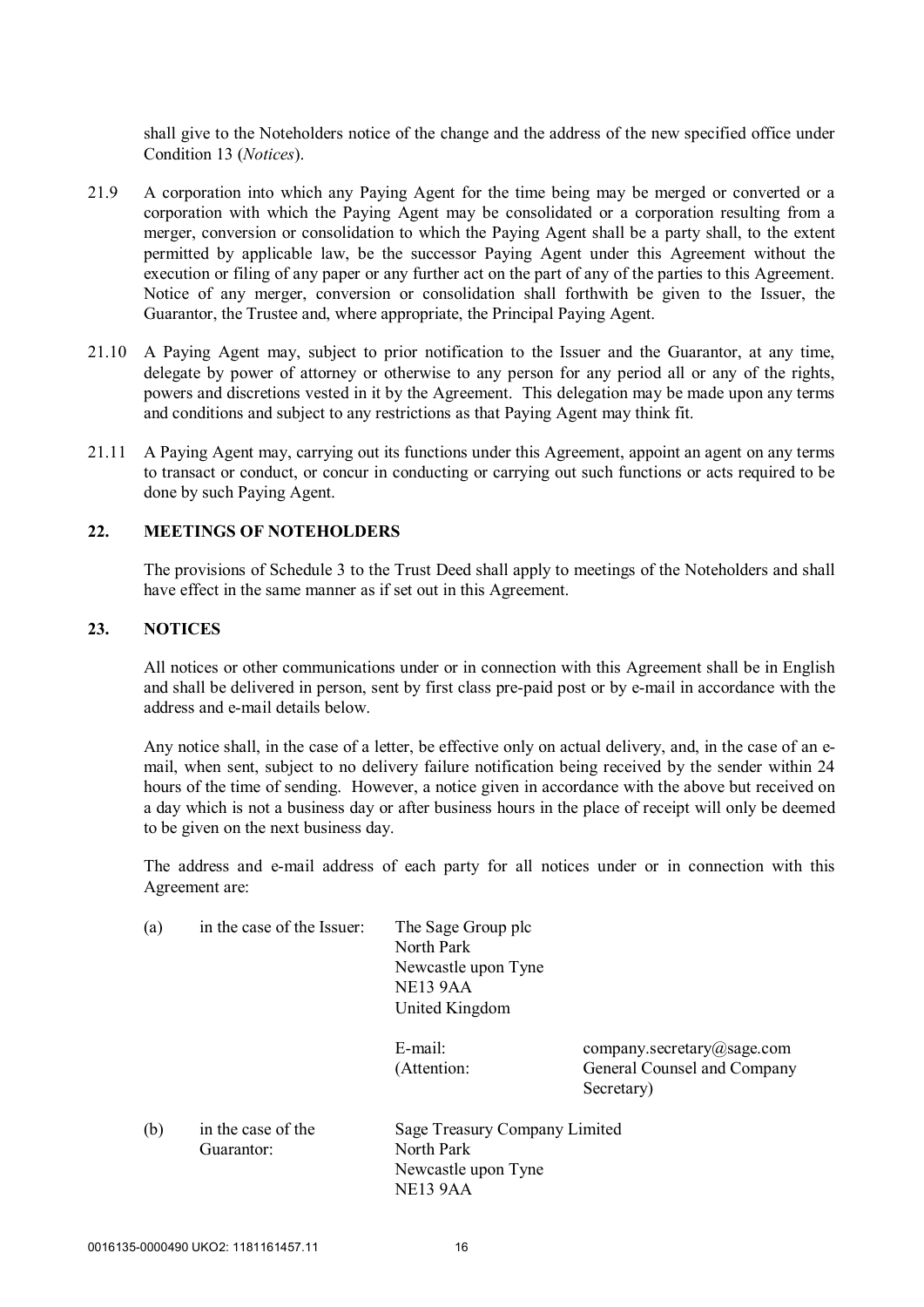|     |                                               | United Kingdom                                                                                                               |                                                                                  |
|-----|-----------------------------------------------|------------------------------------------------------------------------------------------------------------------------------|----------------------------------------------------------------------------------|
|     |                                               | E-mail:<br>(Attention:                                                                                                       | company.secretary@sage.com<br>General Counsel and Company<br>Secretary)          |
| (c) | in the case of the Trustee:                   | HSBC Corporate Trustee Company (UK) Limited<br><b>Issuer Services</b><br>8 Canada Square<br>London E14 5HQ<br>United Kingdom |                                                                                  |
|     |                                               | E-mail:<br>(Attention:                                                                                                       | ctla.trustee.admin@hsbc.com<br><b>Issuer Services Trustee</b><br>Administration) |
| (d) | in the case of the<br>Principal Paying Agent: | <b>HSBC</b> Bank plc<br>8 Canada Square<br>London E14 5HQ<br>United Kingdom                                                  |                                                                                  |
|     |                                               | E-mail:<br>(Attention:                                                                                                       | CTLA.payingagency@hsbc.com<br>The Operations Manager, ISV<br>Paying Agency)      |
| (e) | in the case of the other<br>Paying Agents:    | Banque Internationale à Luxembourg, société anonyme<br>69, route d'Esch<br>L-2953 Luxembourg<br>Luxembourg                   |                                                                                  |
|     |                                               | E-mail:<br>(Attention:                                                                                                       | paying agency@bil.com<br><b>Agency Services</b> )                                |

or to such other address or e-mail address or marked for the attention of such other person or department as may from time to time be notified by any party to the others by not less than five days' written notice in accordance with the provisions of this clause. In this clause 23, **business day** in relation to any place means a day on which commercial banks are open for general business in the that place.

#### **24. TAXES AND STAMP DUTIES**

The Issuer or, failing the Issuer, the Guarantor agrees to pay any and all stamp and other documentary taxes or duties which may be payable in connection with the execution, delivery, performance and enforcement of this Agreement by the Paying Agent.

# **25. AMENDMENTS**

The Issuer, the Guarantor, the Trustee and the Principal Paying Agent may agree, without the consent of any Noteholder, to any modification of, or to the waiver or authorisation of any breach or proposed breach of, any provision of this Agreement which:

(a) in the opinion of the Trustee, is of a formal, minor or technical nature or is made to correct a manifest error or an error which is, in the opinion of the Trustee, proven; or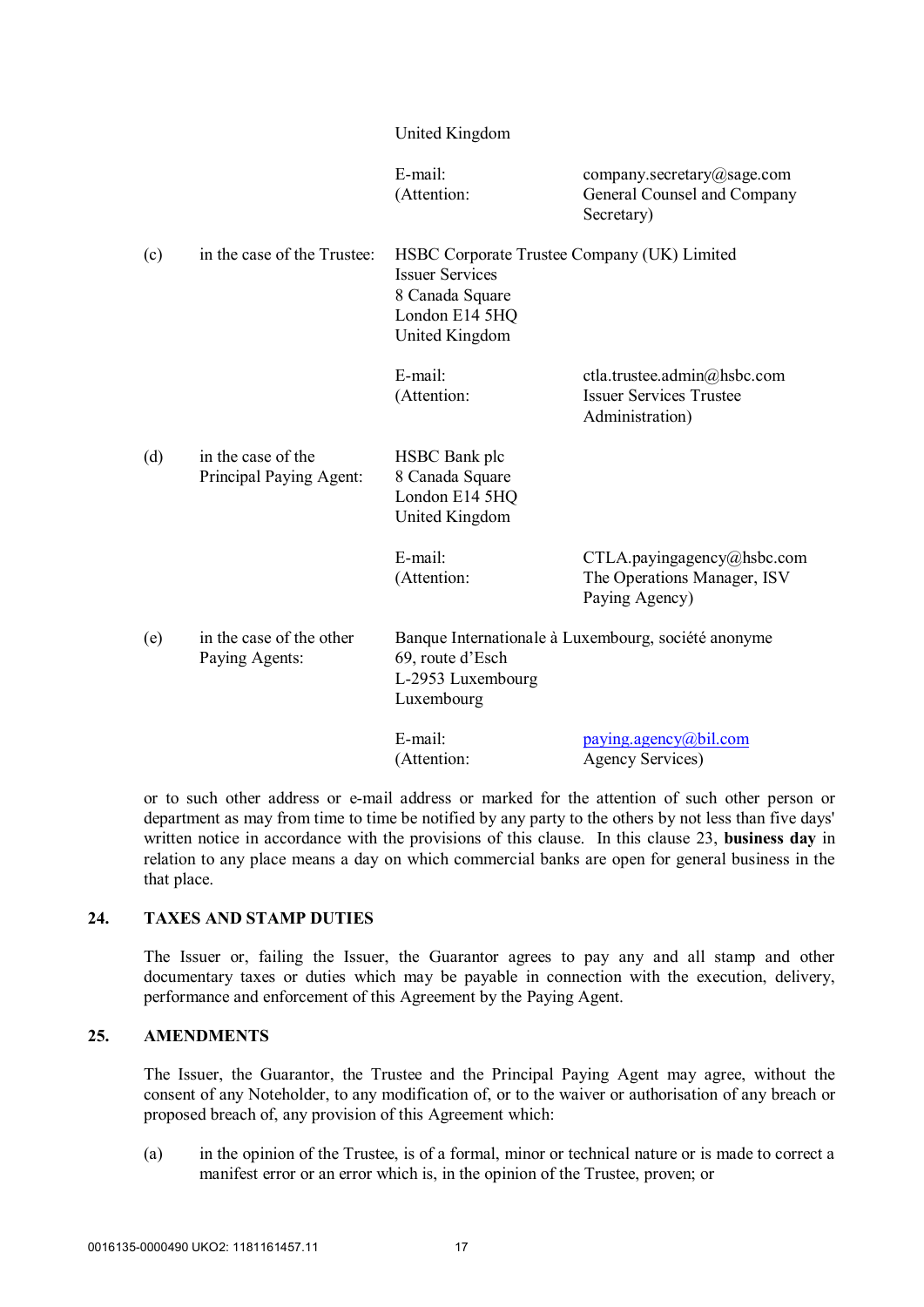(b) in the opinion of the Trustee is not materially prejudicial to the interests of the Noteholders.

Any such modification, waiver or authorisation shall be binding on the Noteholders and, unless the Trustee agrees otherwise, any modification shall be notified by the Issuer to the Noteholders as soon as practicable thereafter in accordance with Condition 13 (*Notices*).

#### **26. CONTRACTS (RIGHTS OF THIRD PARTIES) ACT 1999**

A person who is not a party to this Agreement has no right under the Contracts (Rights of Third Parties) Act 1999 to enforce any term of this Agreement, but this does not affect any right or remedy of a third party which exists or is available apart from that Act.

# **27. GENERAL**

- 27.1 This Agreement may be executed in any number of counterparts and this has the same effect as if the signatures on the counterparts were on a single copy of this Agreement.
- 27.2 If any provision in or obligation under this Agreement is or becomes invalid, illegal or unenforceable in any respect under the law of any jurisdiction, that will not affect or impair (i) the validity, legality or enforceability under the law of that jurisdiction of any other provision in or obligation under this Agreement, or (ii) the validity, legality or enforceability under the law of any other jurisdiction of that or any other provision in or obligation under this Agreement.

# **28. GOVERNING LAW AND SUBMISSION TO JURISDICTION**

- 28.1 This Agreement and any non-contractual obligations arising out of or in connection with this Agreement are governed by, and construed in accordance with, English law.
- 28.2 Subject to clause 28.4 below, the English courts have exclusive jurisdiction to settle any dispute arising out of or in connection with this Agreement, including any dispute as to its existence, validity, interpretation, performance, breach or termination or the consequences of its nullity and any dispute relating to any non-contractual obligations arising out of or in connection with this Agreement (a **Dispute**) and each party submits to the exclusive jurisdiction of the English courts.
- 28.3 For the purposes of clauses 28.2 and 28.4, the Issuer and the Guarantor each waives any objection to the English courts on the grounds that they are an inconvenient or inappropriate forum to settle any Dispute.
- 28.4 To the extent allowed by law, the Paying Agents and the Trustee may, in respect of any Dispute or Disputes, take (i) proceedings in any other court with jurisdiction; and (ii) concurrent proceedings in any number of jurisdictions.
- **THIS AGREEMENT** has been entered into on the date stated at the beginning of this Agreement.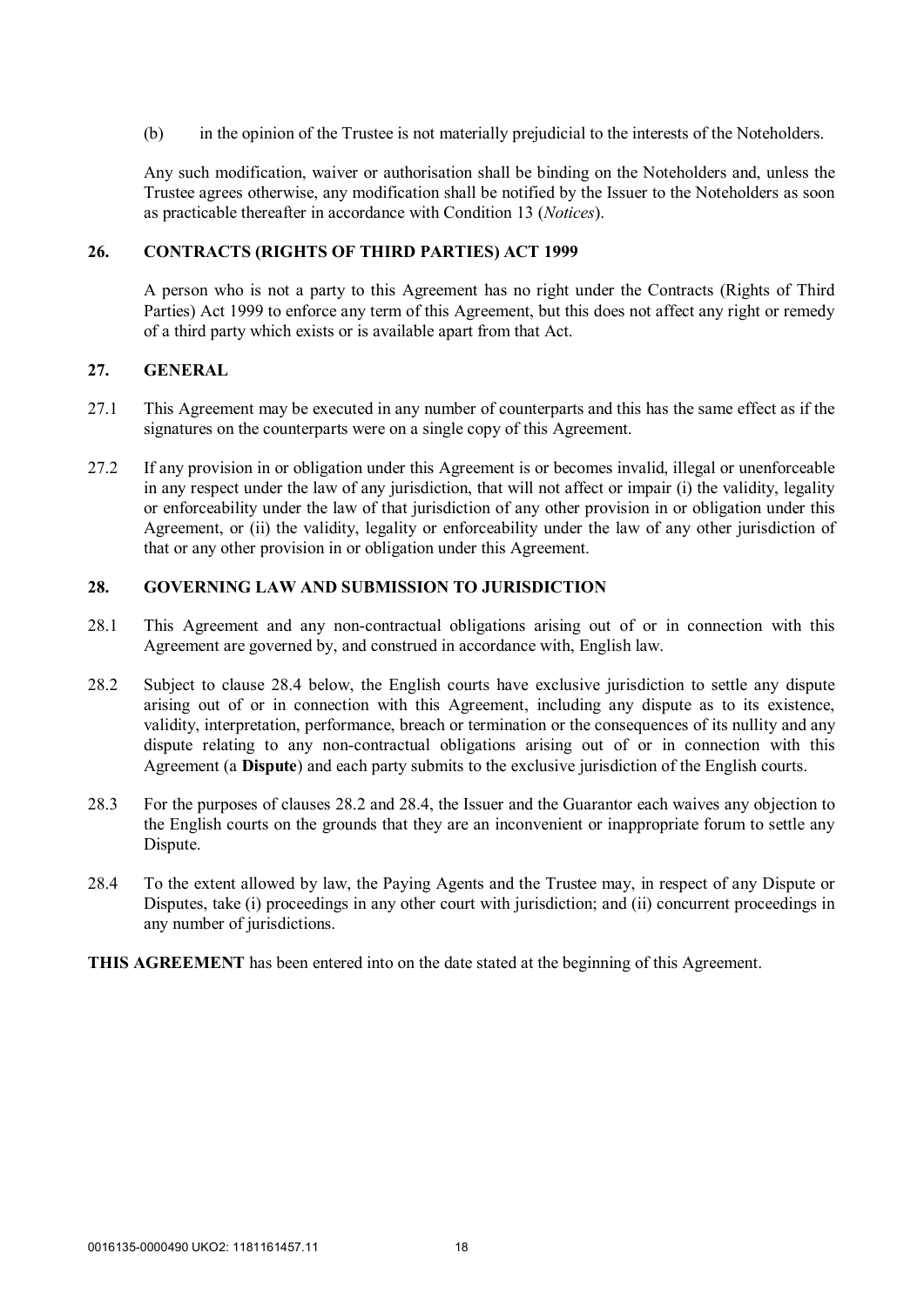# **SIGNATORIES**

# THE SAGE GROUP PLC

— DocuSigned by:  $By:$  $A - B$ -57CBF915CB4A456...

[Signature page to Agency Agreement]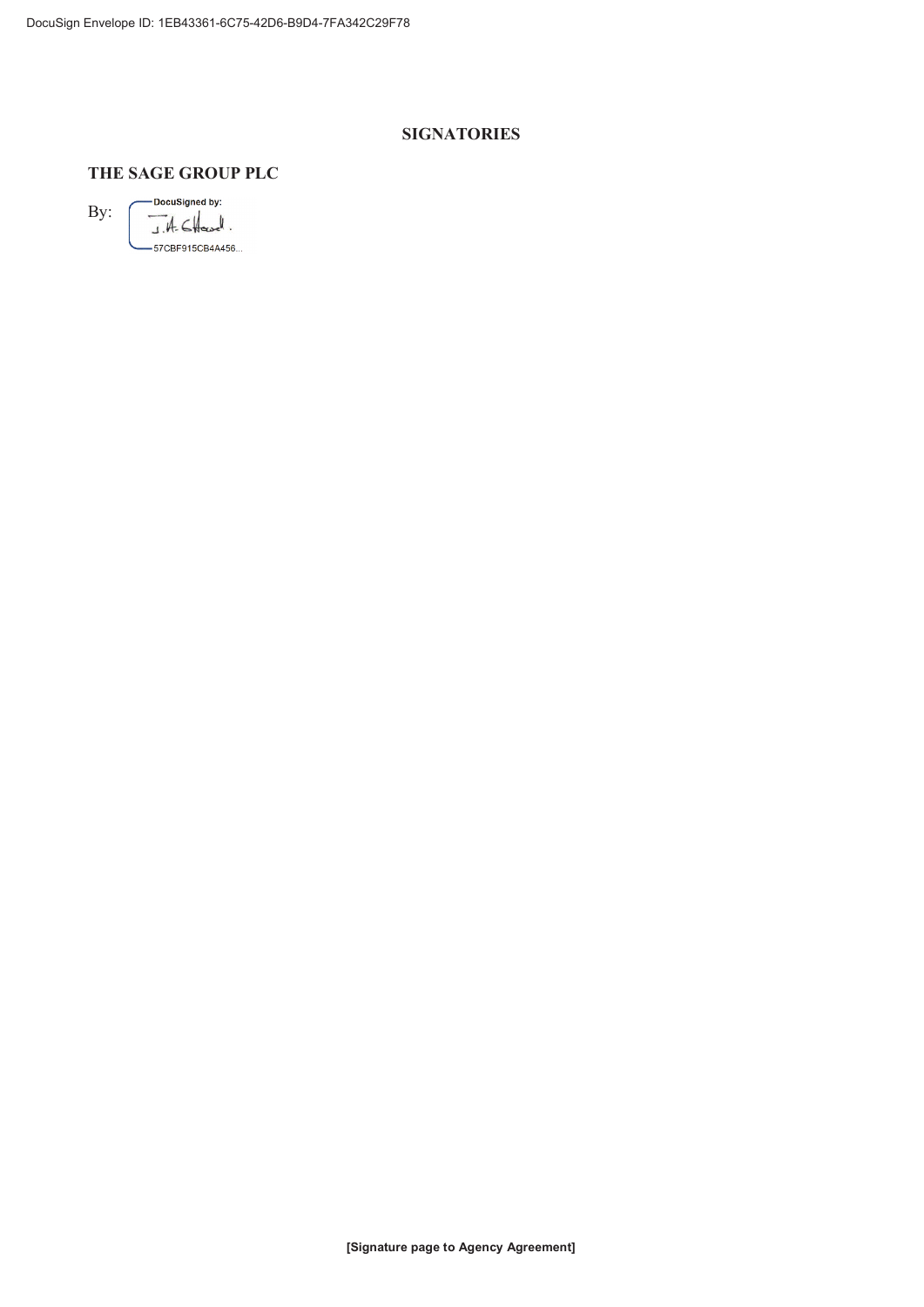# **SAGE TREASURY COMPANY LIMITED**

By:

- DocuSigned by: Jacqui Cartin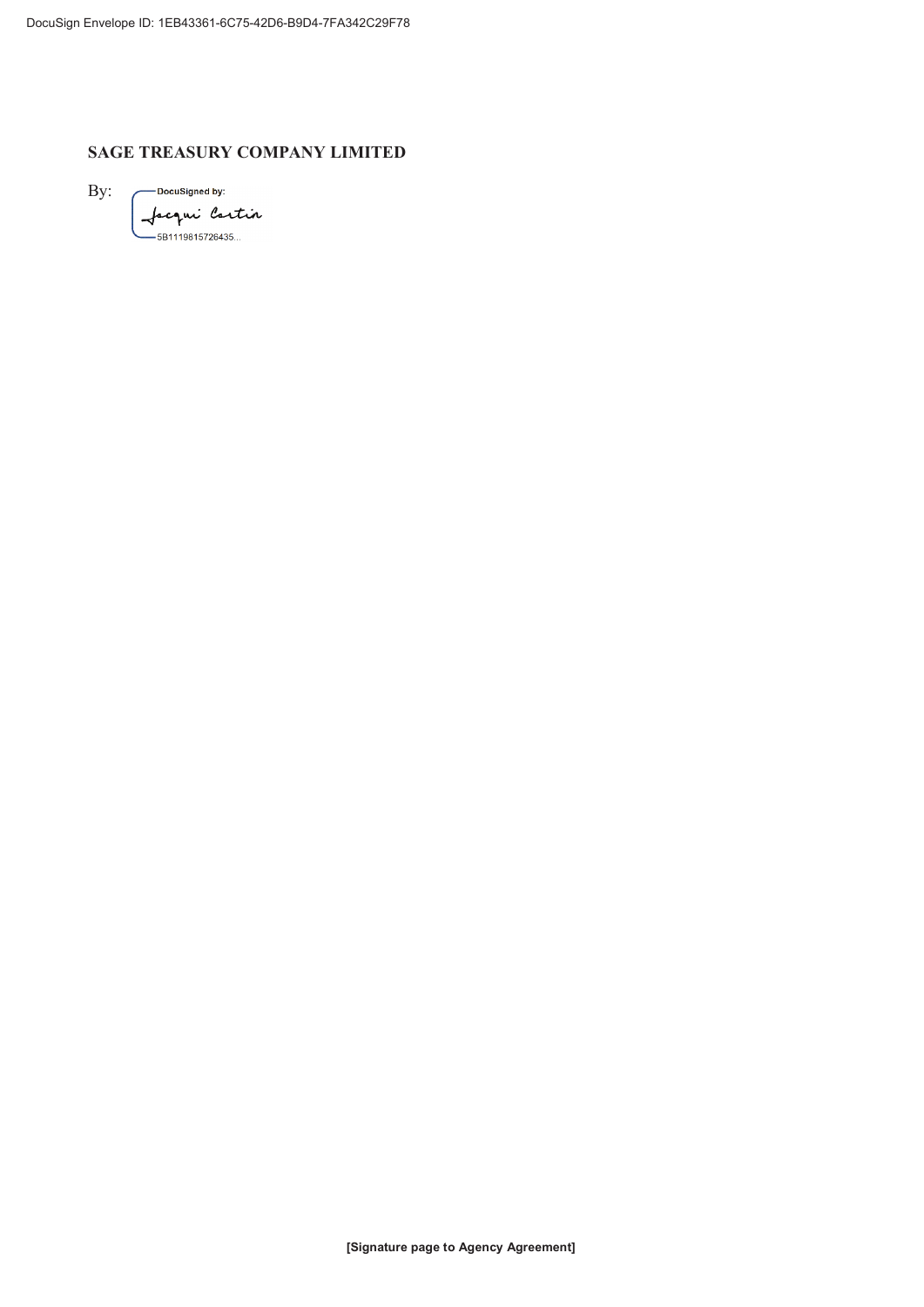# HSBC CORPORATE TRUSTEE COMPANY (UK) LIMITED

By:

LAO Chloe Slattery<br>Authorised Signatory  $\emptyset$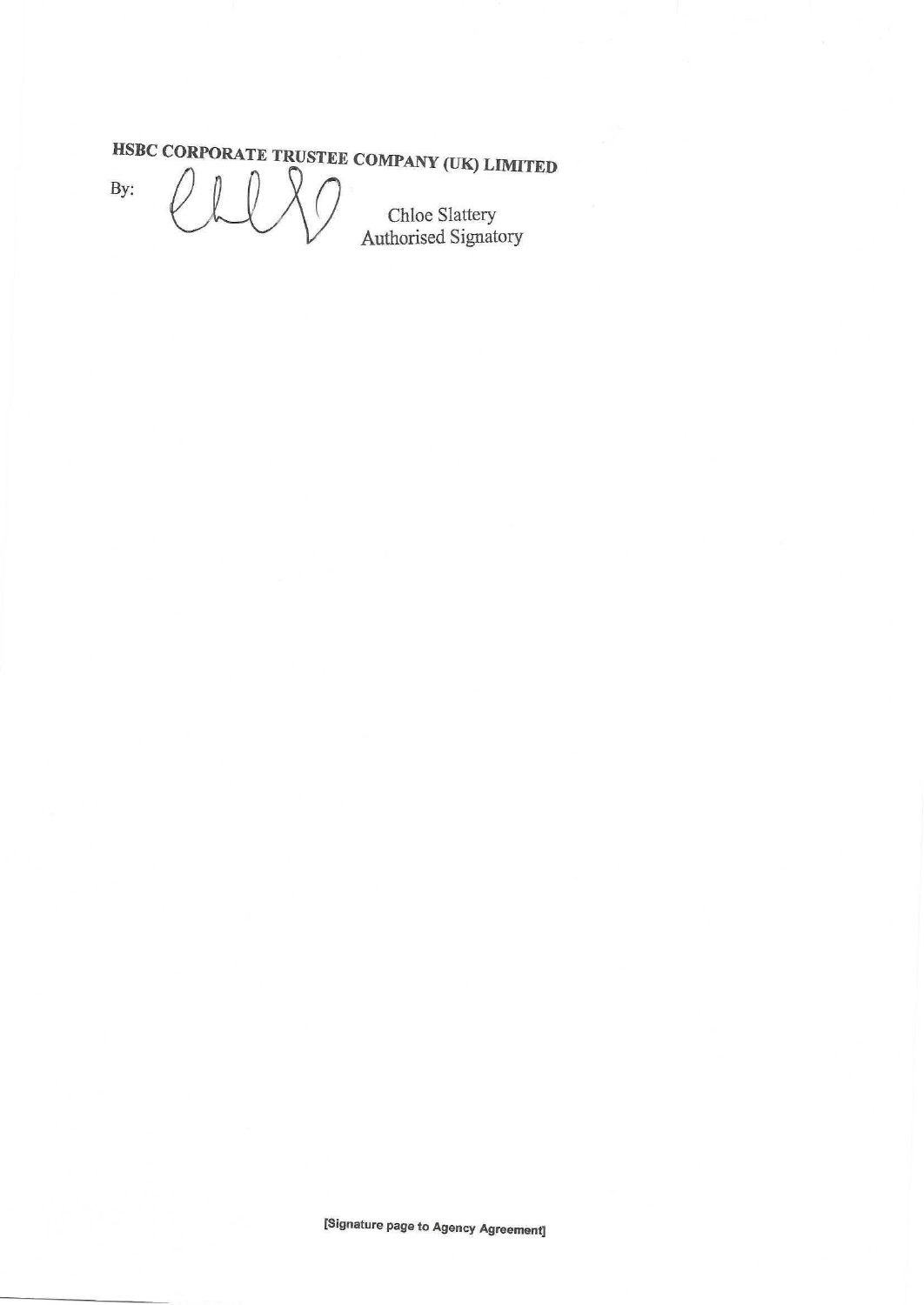**HSBC BANK PLC** By: Daniel Constable<br>Authorised Signatory

 $\bar{N}$  $\mathbb{H}^q$ 

 $\widetilde{\Sigma}$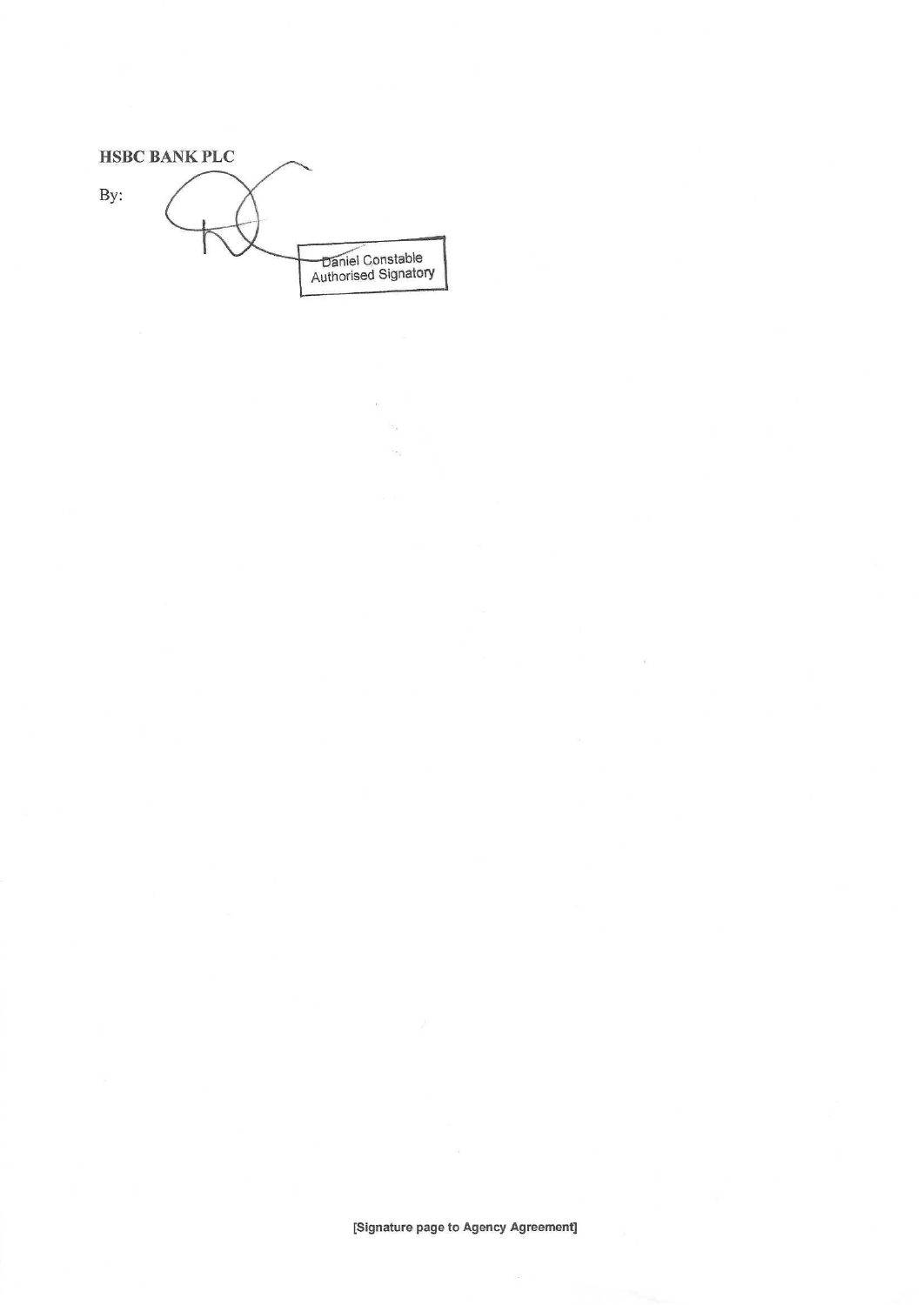BANQUE INTERNATIONALE À LUXEMBOURG, SOCIÉTÉ ANONYME

By:

 $\sim$ 

**Anna Olejarz<br>es & Listing Team leader New Issi** 

Drumes

Mariette Hermes Conseiller

[Signature page to Agency Agreement]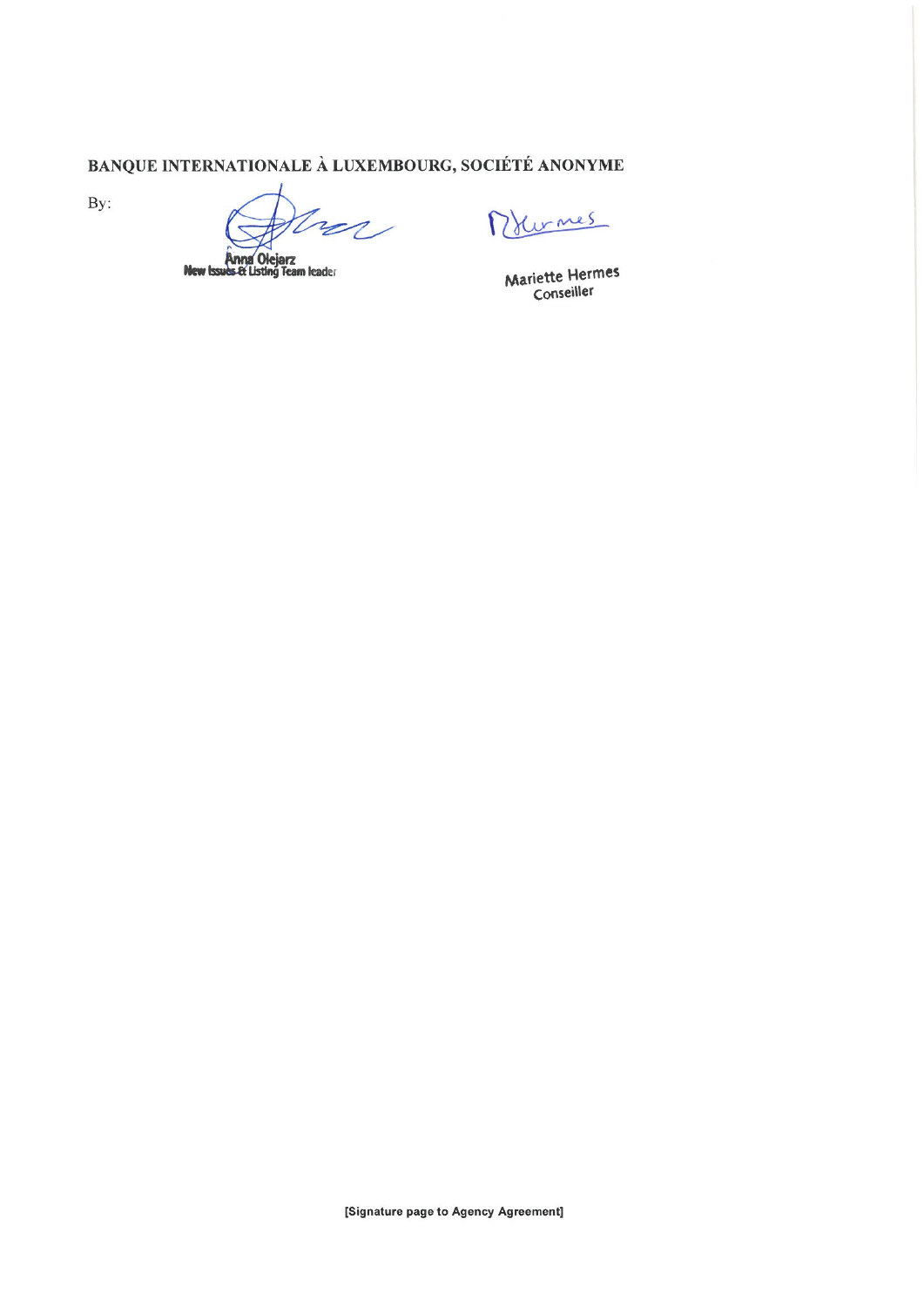#### **SCHEDULE 1**

#### **ADDITIONAL DUTIES OF THE PAYING AGENT**

The Principal Paying Agent and the Issuer will comply with the following provisions:

- 1. The Principal Paying Agent will inform each of Euroclear and Clearstream, Luxembourg (the **ICSDs**), through the common service provider appointed by the ICSDs to service the Notes (the **CSP**), of the initial issue outstanding amount (**IOA**) for the Notes on or prior to the issue date of the Notes.
- 2. If any event occurs that requires a mark up or mark down of the records which an ICSD holds for its customers to reflect such customers' interest in the Notes, the Principal Paying Agent will (to the extent known to it) promptly provide details of the amount of such mark up or mark down, together with a description of the event that requires it, to the ICSDs (through the CSP) to ensure that the IOA of the Notes remains at all times accurate.
- 3. The Principal Paying Agent will at least once every month reconcile its record of the IOA of the Notes with information received from the ICSDs (through the CSP) with respect to the IOA maintained by the ICSDs for the Notes and will promptly inform the ICSDs (through the CSP) of any discrepancies.
- 4. The Principal Paying Agent will promptly assist the ICSDs (through the CSP) in resolving any discrepancy identified in the IOA of the Notes.
- 5. The Principal Paying Agent will promptly provide to the ICSDs (through the CSP) details of all amounts paid by it under the Notes (or, where the Notes provide for delivery of assets other than cash, of the assets so delivered).
- 6. The Principal Paying Agent will (to the extent known to it) promptly provide to the ICSDs (through the CSP) notice of any changes to the Notes that will affect the amount of, or date for, any payment due under the Notes.
- 7. The Principal Paying Agent will (to the extent known to it) promptly provide to the ICSDs (through the CSP) copies of all information that is given to the Noteholders.
- 8. The Principal Paying Agent will promptly pass on to the Issuer all communications it receives from the ICSDs directly or through the CSP relating to the Notes.
- 9. The Principal Paying Agent will (to the extent known to it) promptly notify the ICSDs (through the CSP) of any failure by the Issuer to make any payment or delivery due under the Notes when due.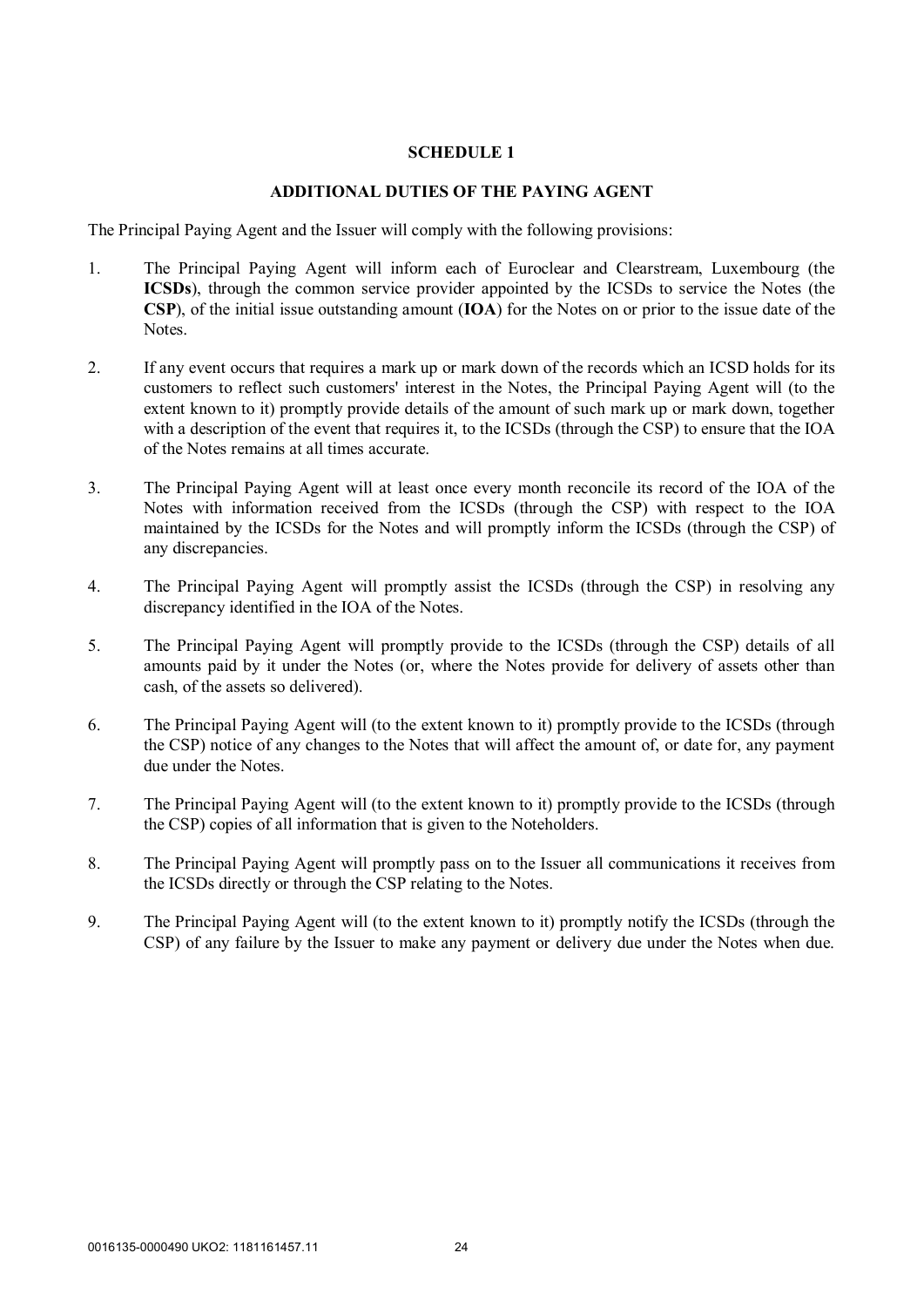# **SCHEDULE 2**

#### **FORM OF PUT NOTICE**

#### **THE SAGE GROUP PLC**

(*incorporated with limited liability under the laws of England and Wales*)

#### **£350,000,000 1.625 per cent. Guaranteed Notes due 25 February 2031**

unconditionally and irrevocably guaranteed by Sage Treasury Company Limited as to payment of principal, premium (if any) and interest by

(*incorporated with limited liability under the laws of*)

By depositing this duly completed Notice with any Paying Agent for the £350,000,000 1.625 per cent. Guaranteed Notes due 25 February 2031 (the **Notes**) of The Sage Group plc (the **Issuer**)), the undersigned holder of the Notes which are surrendered with this Notice and referred to below irrevocably exercises its option to have [the full/………] principal amount of the Notes redeemed in accordance with Condition 7.5 on [*redemption date*].

This Notice relates to Notes in the aggregate principal amount of…………….bearing the following serial numbers:

………………………………………………....................………...........................…........................................ ...................

If the Notes referred to above are to be returned to the undersigned under clause 10.4 of the Agency Agreement, they should be returned by uninsured post to:

………………………………………………....................………....................................................................... ...................

#### **Payment Instructions**

Please make payment in respect of the above-mentioned Notes by [cheque posted to the above address/transfer to the following bank account]

| [To be completed by recipient Paying Agent] |  |  |  |
|---------------------------------------------|--|--|--|

[Details of missing unmatured Coupons ………………………..]

Received by: …………………………………………

*[Signature and stamp of Paying Agent]*

At its office at: ……………………….. On: …………………..